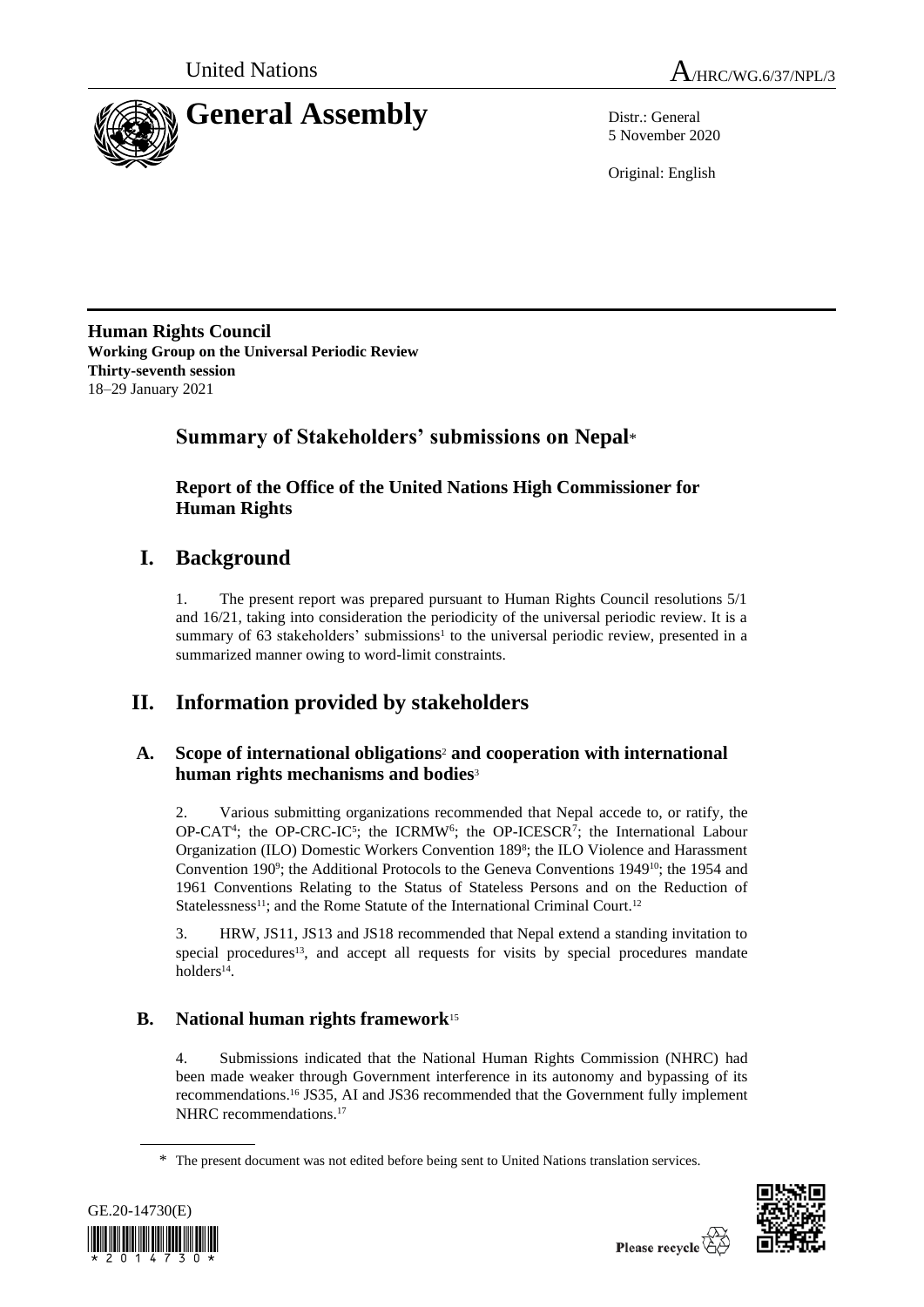5. JS35 asserted that the NHRC Amendment Bill 2019, tabled in Parliament, contradicted the Supreme Court judgment, the Paris Principles, and the proposed NHRC amendments. <sup>18</sup> Stakeholder organizations informed that the Bill's enactment would undermine the NHRC's autonomy, as the Attorney General would have discretionary powers in filing court cases; and that the provision of regional/sub-regional offices had been removed.<sup>19</sup>

6. Four organizations recommended that the Government revise the NHRC Amendment Bill in consultation with the NHRC; that Nepal repeal provisions in the proposed amendment that limit the jurisdiction and financial autonomy of the NHRC; and that it ensure the independence of the NHRC, in full accordance with the Paris Principles.<sup>20</sup>

7. HRW, JS36 and JS37 informed that no commissioners had been appointed to the National Women's Commission, National Dalit Commission, and other thematic commissions.<sup>21</sup> Several organizations recommended that the Government provide adequate resources to, and ensure appointment of, chairpersons and members of the constitutional bodies.<sup>22</sup>

### **C. Implementation of international human rights obligations, taking into account applicable international humanitarian law**

#### **1. Cross-cutting issues**

### *Equality and non-discrimination*<sup>23</sup>

8. Submitting organizations informed that the Caste-based Discrimination and Untouchability Act 2011 had criminalized caste-based discrimination and untouchability. However, Dalits had continued to face discrimination, the stigma of "untouchability", and violence, which had affected access to justice, education, health care, employment, water, public spaces, and land, while inter-caste marriage remained taboo. The COVID-19 lockdown had reportedly compounded the discrimination, with incidents of rape, assault, denial of funeral rites, and at quarantine sites. $24$ 

9. JS16 recommended that the Government speed up programs for adequate housing and lands for landless Dalits. <sup>25</sup> JS37 recommended expanding the "People's Housing Program", covering all landless Dalits; providing income-generating training; enacting legislation to guarantee protection of Dalit traditional occupations; and providing microcredits and loan facilities.<sup>26</sup>

10. JS16 and JS37 informed that, although the Constitution ensured that Dalits would have the right to proportional participation in State bodies, there was no such representation. They recommended to adopt concrete measures to guarantee full proportional representation.<sup>27</sup>

11. JS16 informed that a large percentage of Dalit students dropped out before completing basic education, and recommended that Nepal ensure every Dalit student receives free education from primary to higher levels with standardized scholarships.<sup>28</sup>

12. AI, JS3, JS5 and JS30 informed that LGBTI individuals had continued to face discrimination and violence, and that Nepal had failed to adopt measures to ensure the constitutional provision on equal rights for LGBTI persons. <sup>29</sup> Submissions identified concerns regarding same sex marriage, equal rights to citizenship and employment, and the impact of COVID-19.<sup>30</sup>

13. Submitting organizations recommended that Nepal enact comprehensive antidiscrimination legislation that prohibits discrimination on the basis of sexual orientation or gender identity, notably with respect to employment and social services; and ensure LGBTI-sensitive COVID-19 responses.<sup>31</sup>

AI, HRW, JS30 and JS41 recommended to formulate laws to ensure marriage equality for LGBTI individuals. <sup>32</sup> JS5 and JS41 recommended to make the definition of marriage gender-neutral. <sup>33</sup> Stakeholder organizations recommended to amend the Constitution and the Citizenship Amendments Bill to guarantee citizenship to LGBTI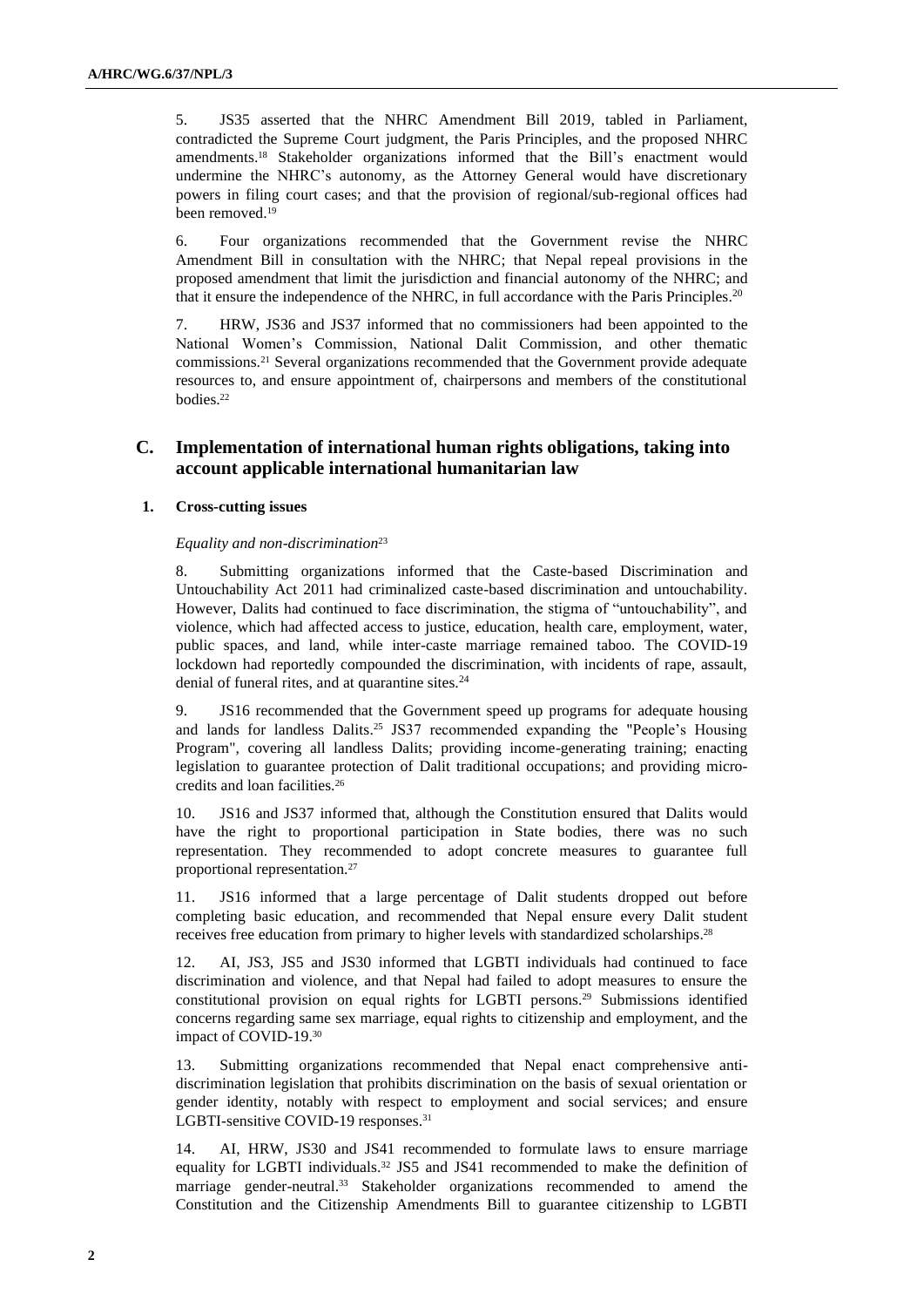persons without requirements for medical proof, and to ensure the ability to transfer citizenship to children. 34

15. JS8 outlined intersex persons' concerns, notably unnecessary medical procedures, and recommended legislative provisions prohibiting such procedures.<sup>35</sup>

#### *Development, the environment, and business and human rights*<sup>36</sup>

16. JS35 recommended the adoption of laws and an action plan aligned with the UN Guiding Principles on Business and Human Rights.<sup>37</sup>

17. JS6, JS15 and JS27 asserted that the land, waters, and natural resources of indigenous peoples had been threatened due to development projects in hydropower generation and road expansion, implemented by the State, private investors, and multinational development banks. Initiatives had been undertaken without indigenous peoples' free, prior and informed consent nor meaningful participation in project planning, implementation and evaluation. Projects reportedly resulted in escalating conflicts, forced displacements, environmental degradation, and negative effects on traditional occupations. Community members opposing the works were often detained, tortured or injured.<sup>38</sup>

18. JS6, JS15 and JS36 recommended that Nepal adopt a mechanism and measures to ensure that indigenous communities are meaningfully consulted to obtain their free, prior and informed consent before launching any project, and in associated planning, implementation, monitoring and evaluation; and to provide redress to communities for losses incurred. <sup>39</sup> JS27 recommended to recognize indigenous peoples' rights over land and other resources in accordance with ILO Indigenous and Tribal Peoples Convention, 1989 (No. 169) and the UN Declaration on the Rights of Indigenous Peoples (UNDRIP). 40

19. JS6, JS15 and JS27 informed that road widening projects under the Kathmandu Valley Road Improvement Project had led to mass forced eviction without consultation, compensation or rehabilitation. A 2017 Supreme Court ruling had ordered the Government to proceed only after acquiring land to resettle families and providing compensation, but local governments had reportedly continued works. JS6 reported that police had forcefully repressed related peaceful protests. 41

20. JS6 recommended that the Government, jointly with concerned indigenous communities, demarcate their traditional lands and resources and return any lost during the project, or provide remedy for losses. <sup>42</sup> JS27 recommended to execute the Supreme Court decisions on the matter. 43

#### **2. Civil and political rights**

#### *Right to life, liberty and security of person*<sup>44</sup>

21. AI and JS23 informed that there had been several allegations of extrajudicial executions, which authorities had failed to adequately investigate.<sup>45</sup> AI, JS2 and JS23 recommended that Nepal ensure independent, effective investigations into all cases of unlawful killings and bring suspects to justice in trials before ordinary civilian courts.<sup>46</sup>

22. JS23 noted that the new Criminal Code codified enforced disappearance as a separate autonomous crime. However, it could not be applied retrospectively; and envisaged penalties not proportionate to the gravity of the crime, a six month statute of limitations, and a different definition of enforced disappearance, all inconsistent with international law. JS23 recommended amending the Criminal Code to align it with international law.<sup>47</sup>

23. Some organizations reported that torture and other ill-treatment were widespread in pre-trial detention to extract "confessions" and intimidate people; and that authorities had not carried out credible investigations into several deaths with torture suspected. The 2017 Criminal Code contained provisions criminalizing torture and other ill-treatment, but, contrary to international law, stipulated a six-month limitation period to file complaints; punishments of five years were not proportionate to the gravity of the crime; and provisions without retroactive effect did not apply to torture committed during the armed conflict. A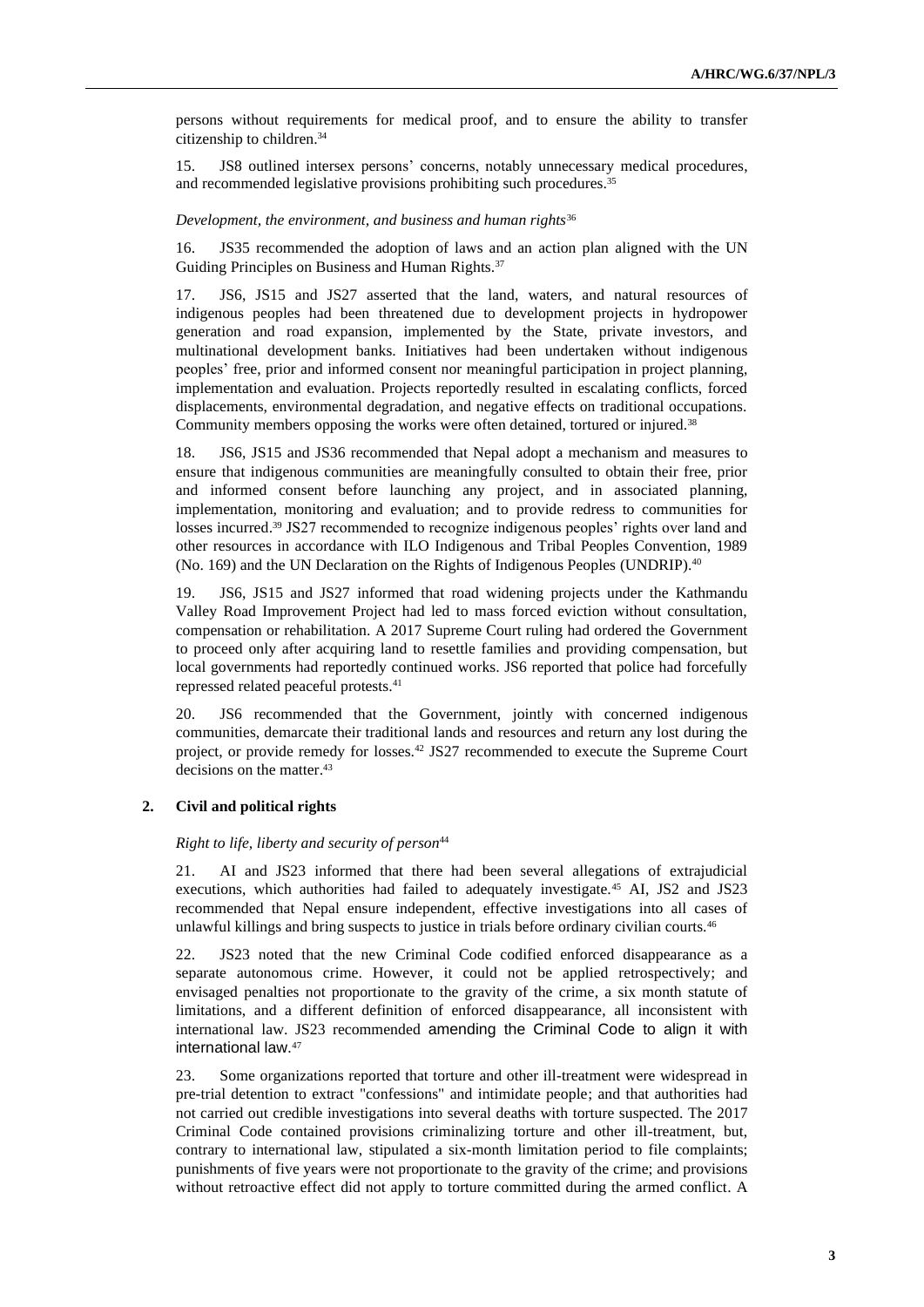separate anti-torture Bill, pending in Parliament since 2014, also fell short of international legal requirements, with redress limited to reparation and compensation. 48

24. Submitting organizations recommended that Nepal introduce new anti-torture legislation and amend the Criminal Code to ensure compliance with international law; establish an independent body to investigate torture allegations; systematize human rights training for police; establish a national preventative mechanism aligned with OP-CAT; and ensure victim rehabilitation. 49

25. JS35 and JS42 reported that prison and detention centre conditions were poor, with no special arrangements for persons with disabilities, gender minorities and senior citizens. 50

#### *Administration of justice, including impunity, and the rule of law*<sup>51</sup>

26. Many submitting organizations reported that Nepal had failed to deliver truth, justice and reparation for thousands of victims of human rights violations committed during the decade-long armed conflict. The Truth and Reconciliation Commission and the Commission of Investigation on Enforced Disappeared Persons, established in 2015, which had collected over 63,000 complaints of violations committed by State security forces and armed opposition groups, had reportedly failed to carry out effective and independent investigations. <sup>52</sup>AI, HRW and JS36 asserted that a shortage of resources and capacity, as well as political interference in appointments, had adversely affected the Commissions' work. 53

27. Six stakeholders recommended that the Government enable a credible and victimcentric transitional justice process, which upholds international legal standards, including effective accountability and reparations, and ensuring that the appointment process for commissioners is fully transparent and consultative. 54

28. AI and JS23 noted that the Government had resisted amending the Commission of the Investigation on Enforced Disappearance, Truth and Reconciliation Act 2014, as ordered by the Supreme Court in 2014 and 2015, to bring it in line with international human rights law, including regarding envisaged amnesties.<sup>55</sup> Some stakeholders recommended that the Government amend the 2014 Act pursuant to the Supreme Court judgment, and undertake wider consultations*.* 56

29. JS2, JS34 and JS42 noted a lack of inclusion of the experiences of women survivors of sexualised violence during the armed conflict, and continuing impunity for perpetrators. <sup>57</sup> JS34 recommended amending the 2014 Act to include measures for investigating cases of sexual violence, and prohibiting related amnesties; removing the statute of limitations for filing rape cases during the conflict; and including survivors of sexual violence in victim relief schemes.<sup>58</sup>

30. JS2 and JS13 noted that several alleged perpetrators of human rights violations during the conflict had been appointed to high public office.<sup>59</sup> JS2 recommended to suspend those in power against whom cases were pending before courts; and introduce vetting in public institutions.<sup>60</sup>

31. L4L and JS28 reported that lawyers were sometimes subjected to surveillance, threats and harassment by law enforcement agencies, and to criminal prosecution, and recommended to ensure effective investigations. 61

32. JS2 noted COVID-19 effects, with police reportedly refusing to register complaints, and suspects in detention without court warrants. 62

#### *Fundamental freedoms*<sup>63</sup>

33. Several organizations noted that Nepal's new penal code enacted a prohibition against the conversion of persons from one religion to another. They contended that the language was vague and overbroad and had led to the arrest and imprisonment of individuals exercising their constitutional rights to profess and practice religion, notably since the prohibition on conversion was not limited to coercion; and that the Government had utilized the COVID-19 pandemic and the vagueness of the penal code as cover for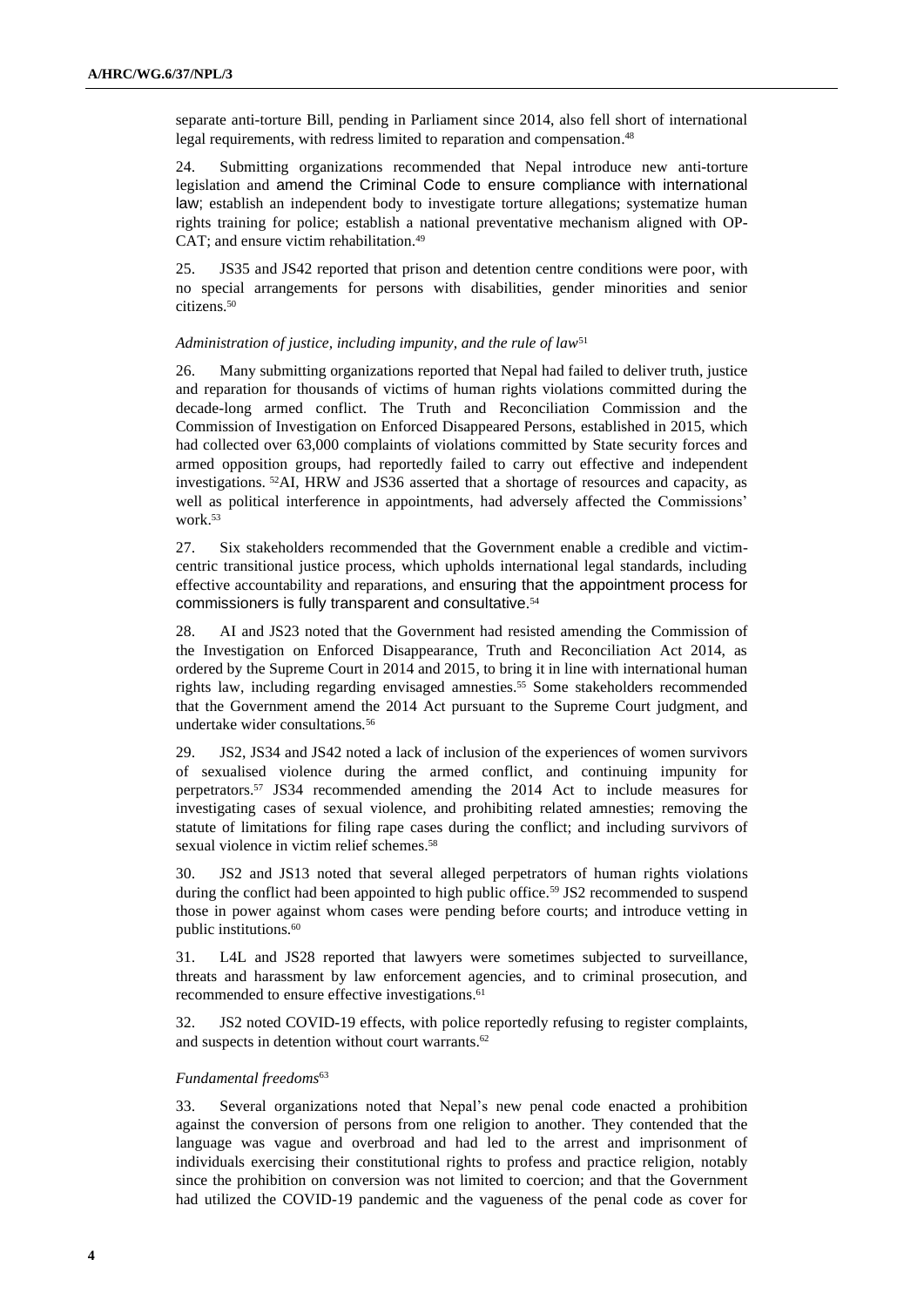denial of religious minority rights. <sup>64</sup> JUBILEE, JS40 and ECLJ reported that, since the passage of the 2017 anti-conversion law, Christians had been increasingly targeted by Hindu extremists. 65

34. JS1 and JS40 informed that media campaigns portraying Muslims as the primary population responsible for spreading COVID-19 had fueled discrimination and violence towards Muslims. 66

35. ADF, CSW, JS1, and JS40 urged the Government to amend its Constitution and penal code to clarify that only forcible conversion is prohibited. <sup>67</sup>ADF recommended to ensure that freedom of religion is protected in the COVID-19 response.<sup>68</sup>

36. Several organizations asserted that the Electronic Transactions Act had been used to arrest and detain journalists and members of the public for legitimate online expression.<sup>69</sup> JS11 and JS20 reported that there had been physical attacks and judicial harassment of human rights defenders and journalists.<sup>70</sup> JS11 recommended to amend the Electronic Transactions Act to align it with the ICCPR and the UN Declaration on Human Rights Defenders.<sup>71</sup>

37. HRW, JS11 and JS35 reported that the Government had presented legislation that eroded freedoms of expression and of the press, including the Information Technology, Media Council, and Mass Communications Bills, introducing broad ill-defined limitations, including criminal sanctions. <sup>72</sup> Six stakeholders recommended that the Government remove all provisions in the Bills that infringe on freedoms, revise the bills to align with human rights standards, or withdraw such draft laws; and ensure laws are not used to criminalize freedom of expression or libel. 73

38. AI and JS2 reported that, in the COVID-19 context, a number of people who had posted opinions online had been arrested for "spreading misinformation" or criticizing the Government, with journalists threatened and barred.<sup>74</sup>

39. JS2 asserted that Nepal had failed to investigate police officers responsible for killing at least 40 demonstrators during 2015 protests against the Constitution. While the then-Government had set up the Lal inquiry Commission to investigate the killings, its report had not been made public.<sup>75</sup> AI, JS2 and JS11 reported that security forces had detained people for peaceful dissent and used excessive force to disperse protesters, including protesters of the Government's COVID-19 response.<sup>76</sup>

40. Three organizations recommended that the Government release all protesters, human rights defenders and journalists detained for exercising their right to freedom of peaceful assembly; establish an independent complaints commission; make the Lal Commission report public; and adopt best practices as presented by the UN Special Rapporteur on the rights to freedom of peaceful assembly. 77

41. JS11, JS28 and JS43 noted that there remained problematic clauses in draft laws covering civil society organisations (CSOs) and in the draft National Integrity Policy, the latter stipulating that CSOs would need approval from authorities to receive foreign funding.<sup>78</sup>

42. JS11, JS28, JS34 and JS43 recommended to remove all undue restrictions on the ability of CSOs to receive international funding; repeal existing legislation that allows Government interference in CSO functioning; and undertake consultations with stakeholders on the proposed laws and National Integrity Policy.<sup>79</sup>

#### *Prohibition of all forms of slavery*<sup>80</sup>

43. Some submitting organizations reported that, despite legislative provisions against slavery, historical forms of bonded labor persisted. While Nepal had declared *Kamaiya* emancipation in 2000, thousands of freed *Kamaiya* were still awaiting rehabilitation. With the abolition of the *Haliya* system in 2008, there had been a gap between the official and actual number affected; rehabilitation programmes had reached about one-third of those affected; and programme content was insufficient to ensure economic empowerment and access to work.<sup>81</sup>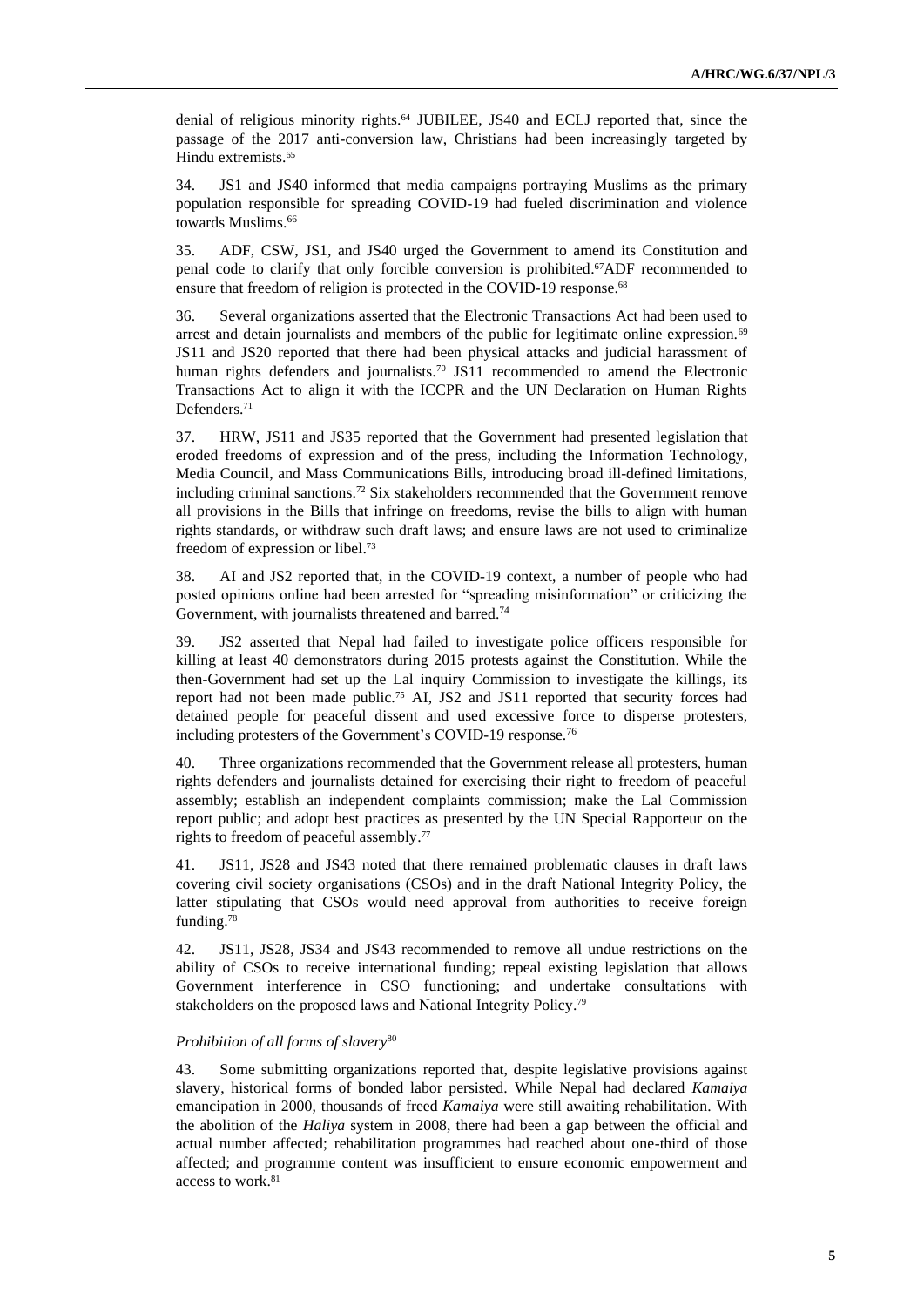44. JS4, JS29 and JS36 recommended to ensure full rehabilitation of the *Haliya* community, and their access to work-skills training, employment opportunities, and housing.<sup>82</sup>

45. Several organizations reported that trafficking and sexual exploitation of Nepali children remained a significant problem, and that Nepal was a source, transit, and destination country.<sup>83</sup> AHR and JUBILEE informed that the number of trafficking cases had grown, particularly since the 2015 earthquake. <sup>84</sup> AHR, JS17 and JS38 asserted that, although Nepal had revised the Human Trafficking and Transportation Control Act in 2016, the legislation did not criminalize all forms of labour trafficking, sex trafficking and exploitation; and that official corruption remained a serious concern. Reporting rates were also low.<sup>85</sup>

46. AHR, JS4, JS10, JS38 and JUBILEE recommended to revise the Act to bring the definition of human trafficking in line with international law, and to include all aspects of human trafficking.<sup>86</sup> AHR recommended to increase law enforcement efforts, including against officials complicit in trafficking-related crimes.<sup>87</sup>

47. JS4 noted that slavery risk had been heightened by COVID-19-related economic shocks, and urged the Government to take mitigating action, including social and financial protection measures.<sup>88</sup>

#### **3. Economic, social and cultural rights**

#### *Right to work and to just and favourable conditions of work*<sup>89</sup>

48. JS19 noted that the Labour Audit had become mandatory for all establishments and a general standard for labour audits had been adopted in 2018. However, most labour standards had not been adequately applied.<sup>90</sup>

49. JS35 and JS19 noted that the Labour Act 2017 stipulated equal pay for equal work. However, women workers faced unpaid care work, workplace harassment, male workers earning more, and more males employed.<sup>91</sup>

50. JS19 informed that the COVID-19 pandemic had impacted daily wage, women, child labour, and migrant workers, notably during the lockdown when almost all informal sector workers lost their jobs without social protection. Food packages supported families for only two months. Government relief packages that required documentation prevented many workers from accessing relief.<sup>92</sup>

#### *Right to social security*

51. JS36 and JS19 reported that Nepal had unveiled a contribution-based social security scheme in 2018, which protected formal sector employees, but informal sector labourers, comprising an estimated 65% of workers, and the unemployed, did not benefit. The Government provided allowances for senior citizens, widows, unmarried women, children, Dalits and endangered ethnic communities, however, many senior citizens did not receive payments because they did not have citizenship certificates. JS36 and JS19 recommended to guarantee social security to informal sector workers and provide protection allowances to all households living below the poverty line.<sup>93</sup>

#### *Right to an adequate standard of living*<sup>94</sup>

52. JS35 and FIAN informed that the Right to Food and Food Sovereignty Act had been enacted but the implementation mechanism had not been introduced. An estimated 36% of children under five were reportedly stunted. Factors accounting for food insecurity included poverty, difficulties in access to forest resources, challenges in the recognition of indigenous persons, and reconstruction delays after the 2015 earthquake.<sup>95</sup> AI was concerned that the Act applied only to Nepali citizens. 96

53. FIAN, JS34 and JS35 recommended that the Government introduce regulations for implementation of the Act.<sup>97</sup> FIAN recommended that the Government formulate a national action plan; improve mechanisms to legally recognize indigenous peoples; and ensure that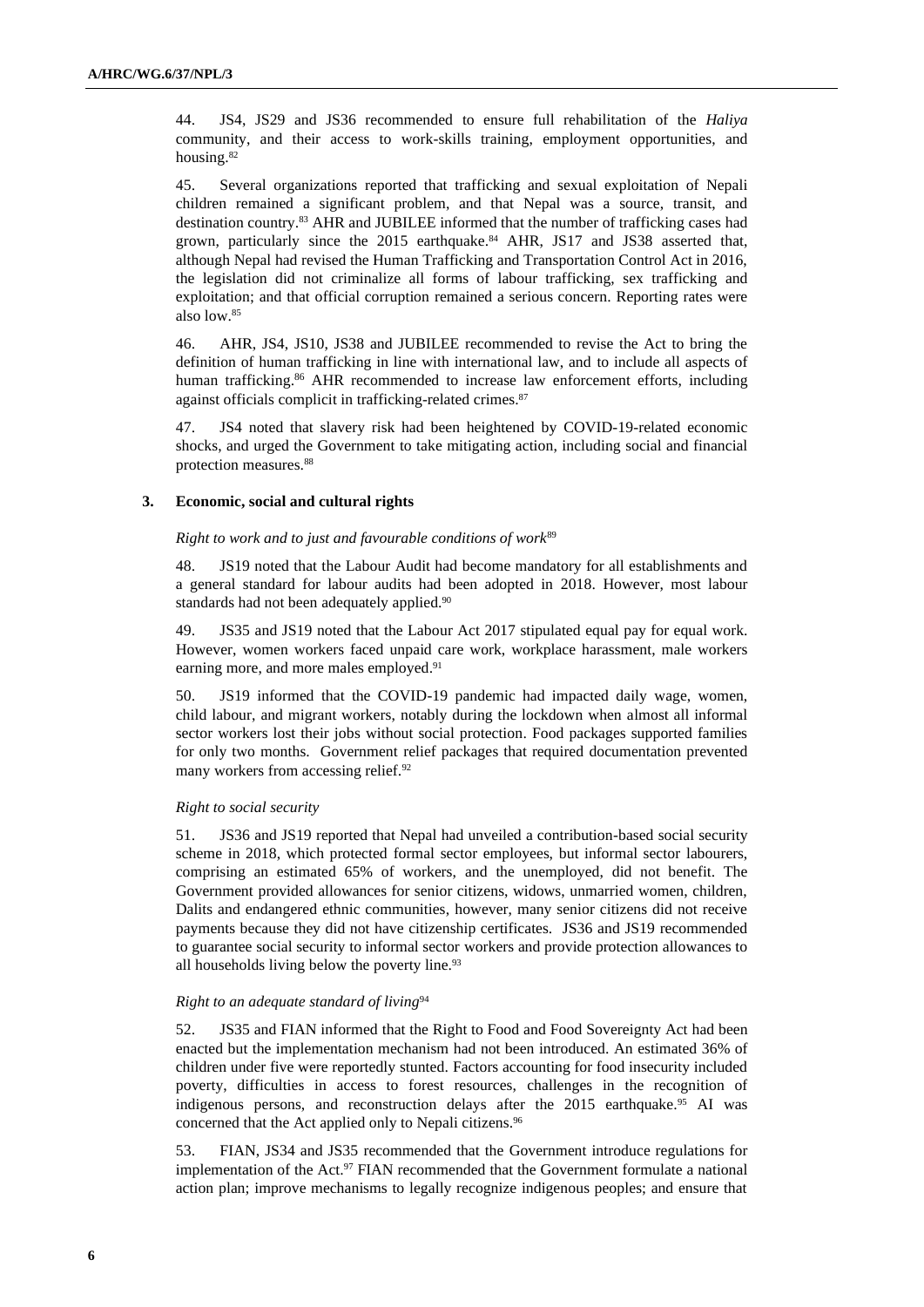communities feeding themselves from forests and fisheries are not dispossessed from their territories.<sup>98</sup> AI recommended to amend the Act to ensure protection of non-citizens.<sup>99</sup>

54. AI noted that, while the enactment of the Right to Housing Act 2018 had been an important step towards guaranteeing the right to housing, it had fallen short of Nepal's international human rights obligations, and local authorities had continued to execute evictions without due process or provision of alternative accommodation.<sup>100</sup>

55. AI recommended to amend the Act to ensure that its provisions are brought in line with international human rights obligations, including protection from forced evictions.<sup>101</sup> JS36 recommended to implement and expand the Public Housing Project for *Dalit* and marginalized groups.<sup>102</sup>

56. JS22 informed that the Government had put efforts into improving sanitation, with Nepal declared the first country is South Asia to be Open Defecation Free in September 2019. However, a large proportion of the population remained poorly reached, as poor people, menstruating women, Dalits and people with disabilities were left out; water supply systems functioned inadequately; and water service management faced capacity challenges. 103

#### *Right to health*<sup>104</sup>

57. Regarding the COVID-19 pandemic, JS2 reported that impacts included lack of access to medical services for daily-wage earners; refusal of treatment by private hospitals; lack of essential equipment in hospitals; and poor conditions of quarantine facilities. <sup>105</sup> JS36 recommended to create universal health insurance, make primary health service free and accessible, and improve quarantine arrangements. 106

58. Several submitting organizations reported that the Safe Motherhood and Reproductive Health Rights Act, 2018 and Public Health Service Act 2018 had been enacted but remained to be implemented, particularly since implementing rules had not been adopted. Other challenges included low numbers of doctors; the fact that abortion continued to be penalized in certain cases; the Government's failure to clarify when abortion may be provided in cases of pregnancies resulting from rape or incest; the limit of 28 weeks of pregnancy beyond which abortions cannot be performed; and the lack of awareness among women of the availability of legal abortions.<sup>107</sup> BBC-Nepal, JS7 and JS36 informed that during the COVID-19 lockdown, the rate of maternal mortalities and newborn deaths had increased, due to disruptions in maternal health services and mobility.<sup>108</sup>

59. BBC-Nepal, JS7 and JS41 recommended to decriminalize abortion in all cases; amend the Safe Motherhood and Reproductive Health Rights Act to allow abortion in all cases, implement the Act regulations; and ensure access to sexual and reproductive health services during the pandemic.<sup>109</sup>

60. JS25 reported that leprosy cases were being detected frequently, impacting on employment and access to education, and leprosy knowledge had not been mainstreamed within the healthcare system. It recommended to ensure leprosy training within the healthcare community, and implement the UN Principles and Guidelines for the Elimination of Discrimination against Persons Affected by Leprosy.<sup>110</sup>

61. KOSHISH indicated that there was a lack of mental health services in Nepal, while policies had failed to integrate mental health within the general health system. It recommended training local community/health workers and providing psychosocial support in health facilities. 111

62. KOSHISH reported that suicide was one of the leading causes of unnatural death in young people.<sup>112</sup> JS9 noted progress with the 2018 prohibition in the criminal code of selfinflicted suicide, implementing a second cycle UPR recommendation.<sup>113</sup> KOSHISH and JS9 recommended providing free mental well-being assessments and counselling at schools; developing a national database; and implementing a national strategy and action plan for suicide prevention.<sup>114</sup>

63. JS39 informed that the Narcotic Drugs (Control) Act, 2033 (1976) criminalised persons addicted to narcotic drugs or psychotropic substances, exacerbating stigma among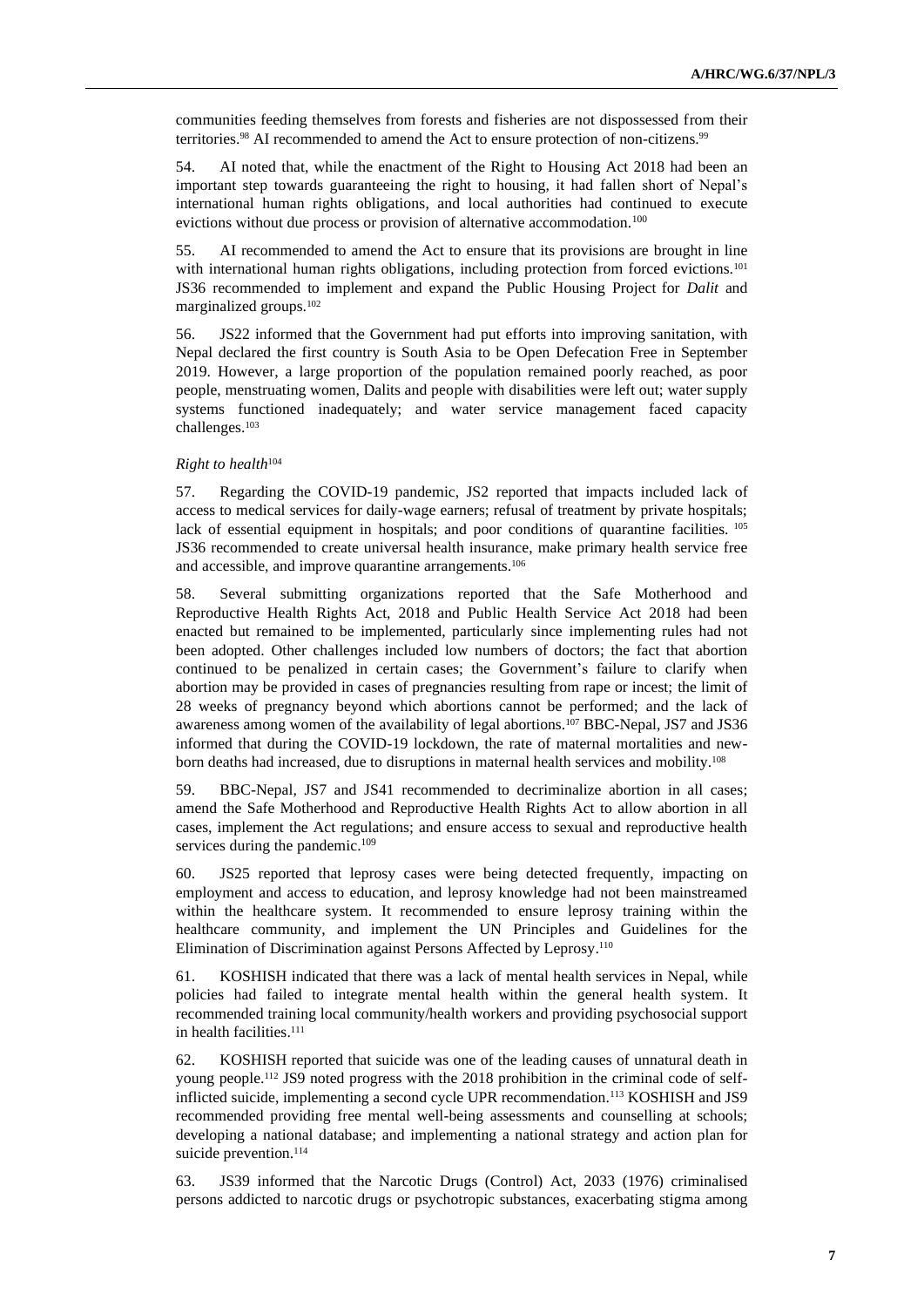the police and healthcare providers. <sup>115</sup> It recommended that Nepal reform the Act in line with international human rights law.<sup>116</sup>

#### *Right to education*<sup>117</sup>

64. JS35 and JS31 informed that, although the Government had enacted the Free and Compulsory Education Act, 2018 there were no rules for implementing it and its provisions were insufficient for the most deprived children. Both noted that the National Education Policy 2019 also promoted private sector involvement in education, threatening access to education for disadvantaged children.<sup>118</sup>

65. JS31 recommended that Nepal ensure sufficient provisions for free and compulsory education in the revised Free and Compulsory Education Act, 2018, and revise the National Education Policy 2019 to bring private education providers under regulatory guidelines.<sup>119</sup>

66. AHR noted improvements in education, including reported gender parity at primary level.<sup>120</sup> However, several stakeholder organizations expressed concern that attendance rates were low. Factors included hidden costs such as textbooks; child labour; early marriage; corruption in the sector; and limited access for children with disabilities and from the most marginalized groups.<sup>121</sup>

67. AHR recommended addressing hidden costs through scholarship or other programs; prioritizing rural girls; increasing transparency in the education budget to address corruption; and increasing resources to schools to make them more disability-accessible.<sup>122</sup>

#### **4. Rights of specific persons or groups**

#### *Women*<sup>123</sup>

68. AI and HRW noted that statutory limitations on rape in the criminal code fell short of international standards, and facilitated impunity for perpetrators. Reports of rape, particularly against children, had grown in recent years.<sup>124</sup>

69. Various submitting organizations recommended that Nepal remove the statutory limitation on rape complaints; ensure that complaints are effectively investigated; and introduce a plan of action to address violence against women. 125

70. SOCH and JS32 noted that, despite constitutional and legal safeguards, traditional cultural practices, such as *Chhaupadi* (banishing menstruating women and girls to huts), continued to be carried out.<sup>126</sup> AI commended the criminalizing of *Chhaupadi* in August 2017, however, the practice remained widespread, and numerous women and girls had died or been subjected to sexual violence while forced to stay in *Chhaupadi* or period huts.<sup>127</sup> JS16 noted that Dalit women were particularly affected. 128

71. JS34 and JS36 recommended to investigate cases involving harmful traditional practices and punish those responsible, providing victim rehabilitation.<sup>129</sup> JAI, SOCH, JS14, JS34, and JS36 recommended to increase public education about traditional practices.<sup>130</sup>

72. HRW and JS21 informed that Nepal had resisted demands to reform provisions in the constitution that limited women's ability to transmit citizenship to their children.<sup>131</sup> UNPO informed that this particularly affected Madeshi women living near the Nepali-Indian border. <sup>132</sup> JS35 noted that the citizenship clause in the Constitution was not in alignment with the CEDAW.<sup>133</sup> JS21 asserted that the Constitution discriminated against women with regard to the conferral of nationality on foreign spouses, a right reserved for Nepali men, while under the Citizenship Act, Nepali women married to foreign men before obtaining a citizenship certificate did not have the right to subsequently obtain it. Women were thus denied citizenship certificates and registration of their children, preventing access to education, bank accounts, voting, travel documents, employment in the public sector, and social services.<sup>134</sup>

73. Several organizations recommended that the Government ensure a nondiscriminatory approach for receiving citizenship in the latest draft Citizenship Bill tabled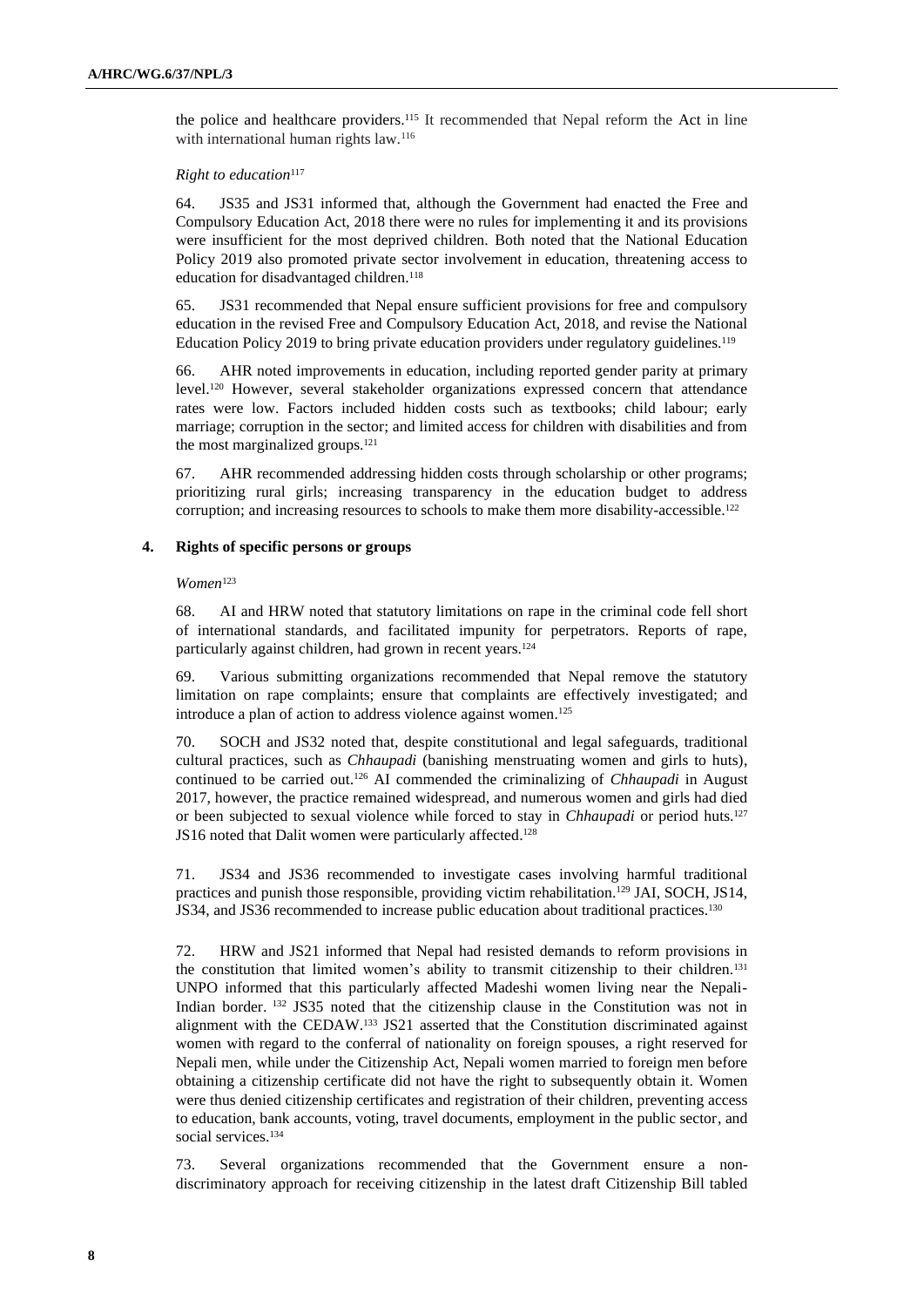in Parliament; and amend or repeal all discriminatory provisions in the Constitution and Nepal Citizenship Act and Rules contradictory to the CEDAW. 135

74. JS35 noted that the Constitution sets aside 33% of federal parliamentary seats for women but women faced discrimination in opportunities for political candidacy.<sup>136</sup> TCC indicated that political parties had not committed to full representation of women as candidates in the first-past-the post component of the electoral system, and recommended that the Government address remaining obstacles to women's candidacy. 137

75. JS32 noted that, during the COVID-19 lockdown, cases of sexual abuse and domestic violence had reportedly risen. Girls had unequal access to online education, and undertook increased unpaid care work, while quarantine centres had been unsafe. It recommended to provide social protection schemes to prevent dropouts and child labour, and make quarantine centres girl-friendly.<sup>138</sup>

#### *Children*<sup>139</sup>

76. Various organizations asserted that, despite the revised Child Labour (Prohibition and Regulation) Act, a ten-year Action Plan for the elimination of child labour by 2025, and a National Child Labour Abolition Master Plan (2018–2028), child labour remained prevalent. Challenges to implementation of legislation included limited human resources and institutional capacity, and the fact that inspectors did not regularly inspect the informal sector where most child labourers worked. The COVID-19 pandemic had increased risk factors for child labour, including economic insecurity and school shutdowns. 140

77. JUBILEE and AHR recommended to strengthen enforcement of legislation, and expand legislation to include the informal sector*.* 141

78. HRW, JS10, JS17 and JS36 reported that, although illegal under domestic law, child marriage remained widespread, and recommended fully implementing a national action plan to end child marriage, with the goal of ending child marriage by 2030 as per the SDGs.<sup>142</sup>

79. GIEACPC reported that Nepal had prohibited corporal punishment in all settings through the 2018 Act Relating to Children, and recommended that the Government ensure its implementation. 143

#### *Persons with disabilities*<sup>144</sup>

80. JS36 and KOSHISH asserted that the Rights of Persons with Disabilities Act, 2017 had focused on the medical model of disability and lacked concrete provisions on psychosocial disability; that persons with disabilities had been struggling for inclusion in State structures, and access to educational and health facilities; and that persons with psychosocial and severe disabilities were often chained, incarcerated and treated inhumanely. 145

81. Both recommended that Nepal amend the Act to address issues of psychosocial and other under-represented disabilities.<sup>146</sup> KOSHISH recommended to investigate and penalize cases of inhumane treatment; provide victim counselling; and collect information on employment quota for persons with disabilities in the civil service.<sup>147</sup> JS14 recommended to ensure disability-friendly public infrastructure. 148

#### *Minorities and indigenous peoples*<sup>149</sup>

82. Several organizations indicated that the 2015 Constitution of Nepal had been drafted without meaningful participation of indigenous peoples, and thus failed to ensure their rights to self-determination, and to their lands, territories and resources; that the Government had recognized 60 indigenous persons groups, leaving out several; that, despite having ratified the ILO Convention 169, Nepal had yet to formulate laws and policies to implement those obligations; and while the Government had endorsed the National Action Plan for implementing the Convention, no action had been taken.<sup>150</sup>

83. JS6 and JS27 recommended that Nepal, jointly with representative institutions of indigenous peoples, undertake comprehensive amendments to the Constitution and existing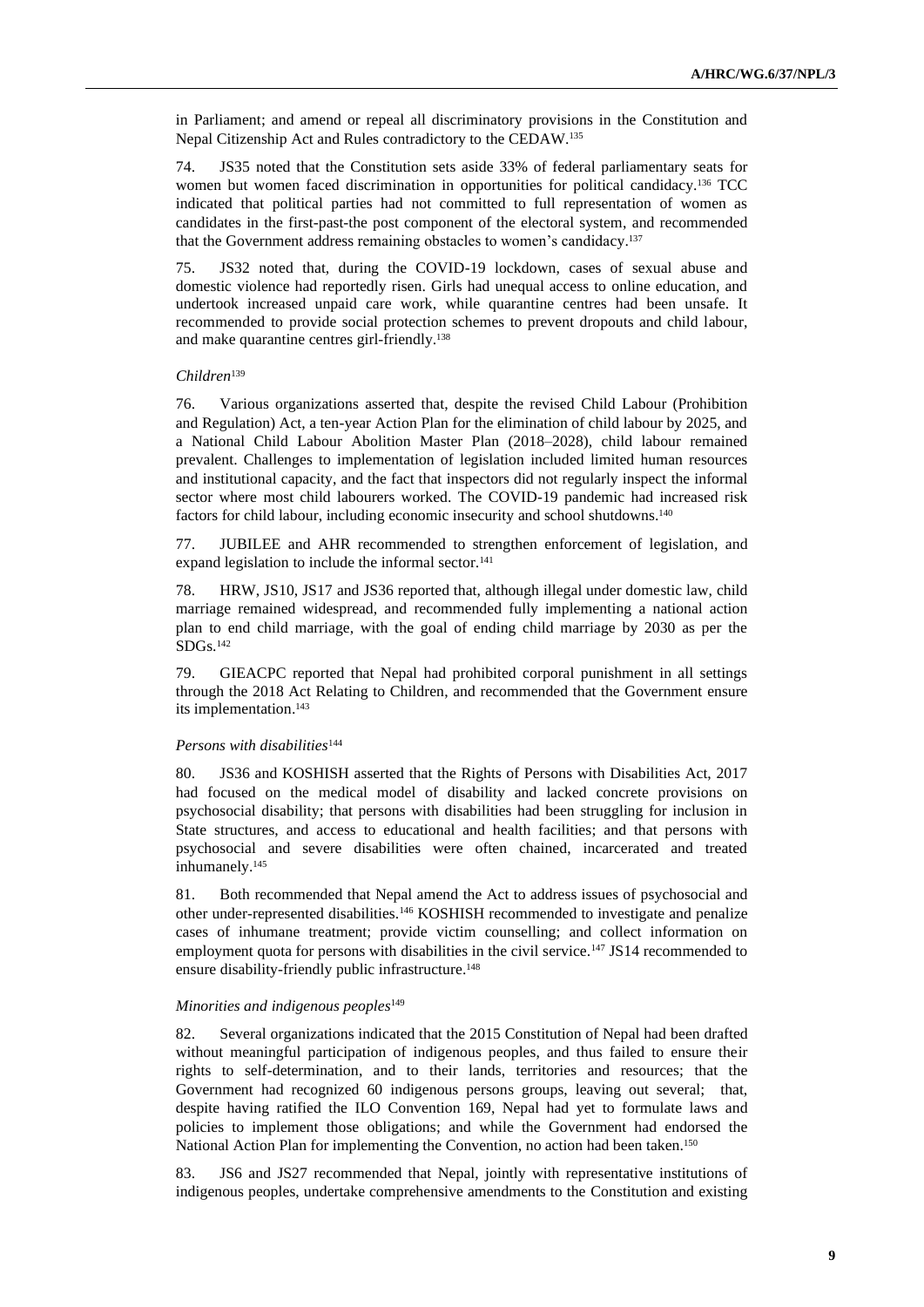laws, or formulate new laws and policies to implement ILO Convention 169 and the UNDRIP.<sup>151</sup> JS27 and JS36 recommended to implement the Action Plan.<sup>152</sup>

84. JS6 and JS36 noted that the Guthi Bill to nationalize all Guthis had been contested for threatening centuries-old Newar traditions, and while withdrawn, was reportedly being redrafted without meaningful consultation with the community.<sup>153</sup>

85. JS6 and JS15 informed that the Government had used only 69 mother tongues as the medium of educational instruction, of a total 123 languages spoken in Nepal.<sup>154</sup> JS6 recommended that the Government invest more resources to promote mother-tongue based multilingual education in public/community schools and support indigenous communities to establish their own educational institutions.<sup>155</sup>

86. JS15 and JS35 recalled that the Constitution provided for the proportional participation of indigenous nationalities in State organs, but indigenous nationalities had secured low representation, notably among women. <sup>156</sup> JS6 and JS27 recommended halting reversal of affirmative measures. 157

87. JS15 and JS27 reported that large swathes of forest area, traditionally used by indigenous peoples for livelihood, had been converted into community forests, national parks, protected or conservation areas without securing their free, prior and informed consent. The National Parks and Wildlife Conservation Act contained no provisions to protect their right to consultation or access to land and resources. The army had been mobilized, and indigenous peoples had been denied access to the natural resources, harassed, fined, and imprisoned on various charges. 158

88. Both recommended that the Government, in consultation with indigenous peoples, amend the National Parks and Wildlife Conservation Act to align with ILO Convention 169.<sup>159</sup> JS27 also recommended to ensure self-management or co-management, in protected areas.<sup>160</sup>

89. HRW, JS6 and JS27 reported that those most affected by natural disasters, who disproportionately belonged to indigenous and minority communities, were often not provided with adequate relief, with many survivors of the 2015 earthquake still living in temporary shelter; and that approaches to reconstruction undermined the culture, language, livelihoods and identity of indigenous peoples.<sup>161</sup> JS6 recommended that the Government support marginalized groups in post-earthquake reconstruction, entailing meaningful consultation with communities. 162

#### *Migrants*<sup>163</sup>

90. HRW noted that remittances from migrant workers contributed around 30 percent of Nepal's Gross Domestic Product. However, migrant workers were frequently victims of abuses, including exploitative fees, physical and sexual abuse in destination countries, unsafe working conditions, and non-payment of wages. <sup>164</sup> AI and JS19 contended that the Government had failed to deliver effective protection for migrant workers, facilitating impunity for unlawful recruitment practices.<sup>165</sup>

91. AI recommended that the Government investigate all recruitment related abuses.<sup>166</sup> HRW recommended to introduce laws to end all recruitment charges paid by workers.<sup>167</sup> JS35 and AI recommended that Nepal sign bilateral labor agreements with all destination countries*.* <sup>168</sup> JS19 recommended to amend the Foreign Employment Act (2007) to ensure provisions for the employer pays principle, and stricter monitoring from diplomatic mission in destination countries.<sup>169</sup>

92. HRW and JS38 informed that Nepal had imposed age restrictions on women migrating for employment, and a ban in 2017 on Nepalis working abroad as domestic workers, principally affecting women. They recommended to end discriminatory provisions affecting women's employment abroad.<sup>170</sup>

93. JUBILEEE, JS18 and CSW noted challenges for Tibetan refugees regarding gaining legal recognition, negatively impacting their freedoms of movement, religion, and to education and work.171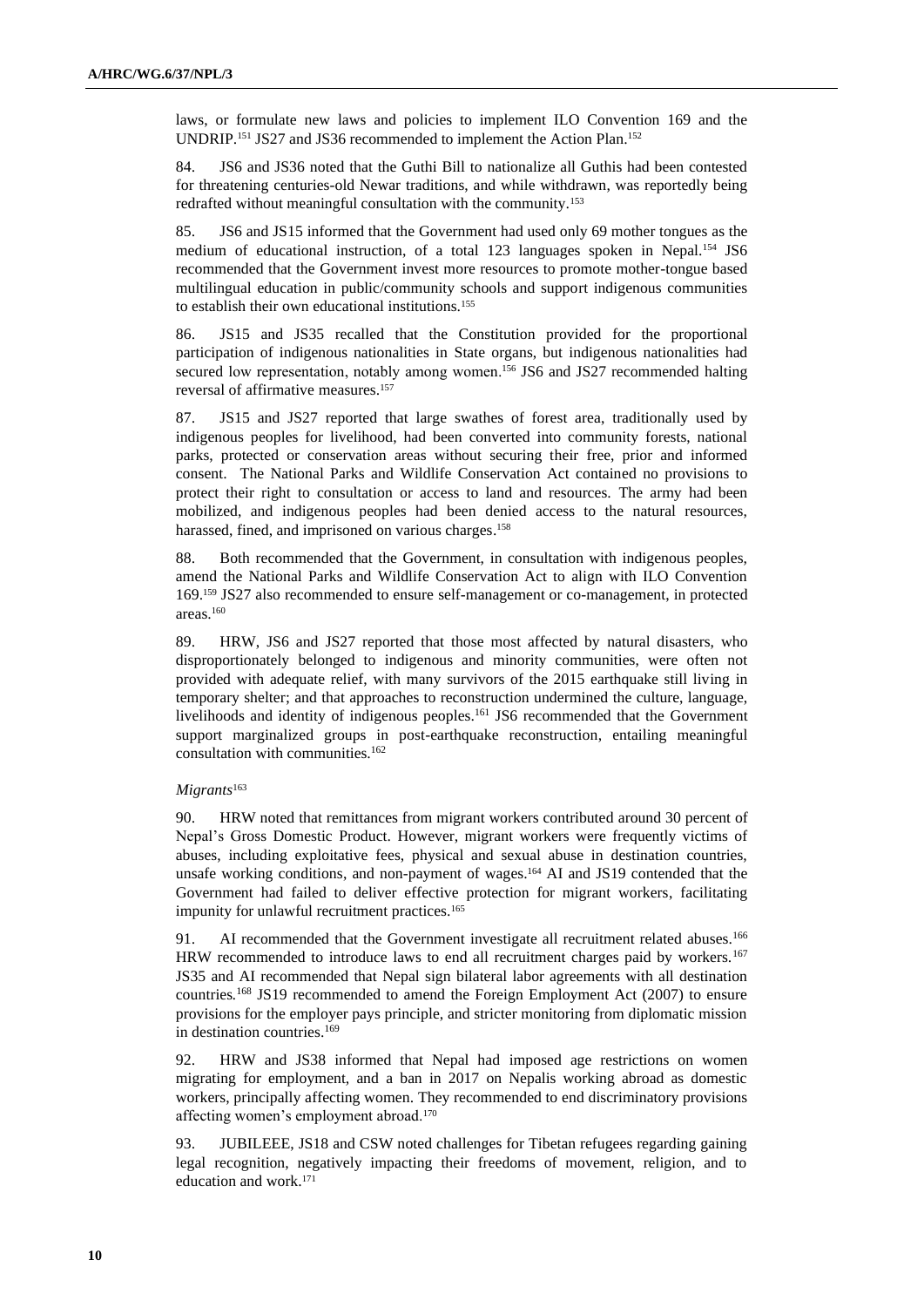#### *Stateless persons*<sup>172</sup>

94. JS21, JS26 and THIRD Alliance reported that several million individuals lacked citizenship documentation and that a large number within this group had either been denied citizenship or risked statelessness. Statelessness was also prevalent among long-term refugee populations, notably ethnic Nepali Bhutanese. An amendment to the Nepal Citizenship Act, the Citizenship Amendment Bill, had been registered in 2018 and had since been debated in parliament.<sup>173</sup> JS21 and JS26 asserted that the difficulty in obtaining documentation could in part be attributed to the arbitrary discretion applied by relevant authorities. 174

95. JS21, JS26 and THIRD Alliance noted that stateless people were often prevented from accessing basic services, including relief during the COVID19 lockdown, The Supreme Court had issued an interim order to the Government to provide relief without requiring certificates, but cases of denial had been reported.<sup>175</sup>

96. JS21, JS26 and THIRD Alliance recommended to pass the Nepal Citizenship Act Amendment Bill.<sup>176</sup> JS21 recommended that Nepal recognize that the right to a nationality is not subject to the discretion of administrative authorities, but is protected by the State. 177

 $1$  The stakeholders listed below have contributed information for this summary; the full texts of all

#### *Notes*

| institution with "A" status). | original submissions are available at: www.ohchr.org. (One asterisk denotes a national human rights              |
|-------------------------------|------------------------------------------------------------------------------------------------------------------|
| Civil society                 |                                                                                                                  |
| Individual submissions:       |                                                                                                                  |
| <b>ADF</b>                    | ADF International, Geneva (Switzerland);                                                                         |
| <b>AHR</b>                    | Advocates for Human Rights, Minneapolis (United States of America);                                              |
| AI                            | Amnesty International, London (United Kingdom of Great Britain and<br>Northern Ireland);                         |
| <b>BBC-Nepal</b>              | Beyond Beijing Committee, Kathmandu (Nepal);                                                                     |
| CFCNepal1                     | Campaign for Change, Kathmandu (Nepal);                                                                          |
| <b>CRG</b>                    | Child Rights Governance, Kathmandu (Nepal);                                                                      |
| <b>CSW</b>                    | Christian Solidarity Worldwide, New Malden (United Kingdom of Great                                              |
|                               | Britain and Northern Ireland);                                                                                   |
| <b>ECLJ</b>                   | European Centre for Law and Justice, Strasbourg (France);                                                        |
| <b>FIAN</b>                   | FIAN International, Geneva (Switzerland);                                                                        |
| <b>GIEACPC</b>                | Global Initiative to End All Corporal Punishment of Children, London                                             |
|                               | (United Kingdom of Great Britain and Northern Ireland);                                                          |
| <b>HKC</b>                    | Helena Kennedy Centre for International Justice, Sheffield (United Kingdom                                       |
|                               | of Great Britain and Northern Ireland);                                                                          |
| <b>HRW</b>                    | Human Rights Watch, Geneva (Switzerland);                                                                        |
| JAI                           | Just Atonement Inc., New York (United States of America);                                                        |
| <b>JUBILEE</b>                | JUBILEE CAMPAIGN, Fairfax (United States of America);                                                            |
| <b>KOSHISH</b>                | KOSHISH, National Mental Health Self-Help Organization, Kathmandu                                                |
|                               | (Nepal);                                                                                                         |
| L4L                           | Lawyers for Lawyers, Amsterdam (Netherlands);                                                                    |
| <b>SOCH</b>                   | Society for Humanism (SOCH) Nepal, Kathmandu (Nepal);                                                            |
| <b>TCC</b>                    | The Carter Center, Atlanta (United States of America);                                                           |
| <b>THIRD Alliance</b>         | Terai Human Rights Defenders Alliance, Kathmandu (Nepal);                                                        |
| <b>UNPO</b>                   | Unrepresented Nations and Peoples Organization, The Hague (Netherlands).                                         |
| Joint submissions:            |                                                                                                                  |
| JS1                           | Joint submission 1 submitted by: 21Wilberforce, Falls                                                            |
|                               | Church, United States of America, Christian Solidarity                                                           |
|                               | Worldwide (CSW), The Ethics & Religious Liberty                                                                  |
|                               | Commission of the Southern Baptist Convention (ERLC), The                                                        |
|                               | Intellectual Muslim Association of Nepal (IMAN), Jubilee<br>Campaign, and the Nepal Christian Association (NCS); |
|                               |                                                                                                                  |
| JS <sub>2</sub>               | Joint submission 2 submitted by: Advocacy Forum, Kathmandu, Nepal,                                               |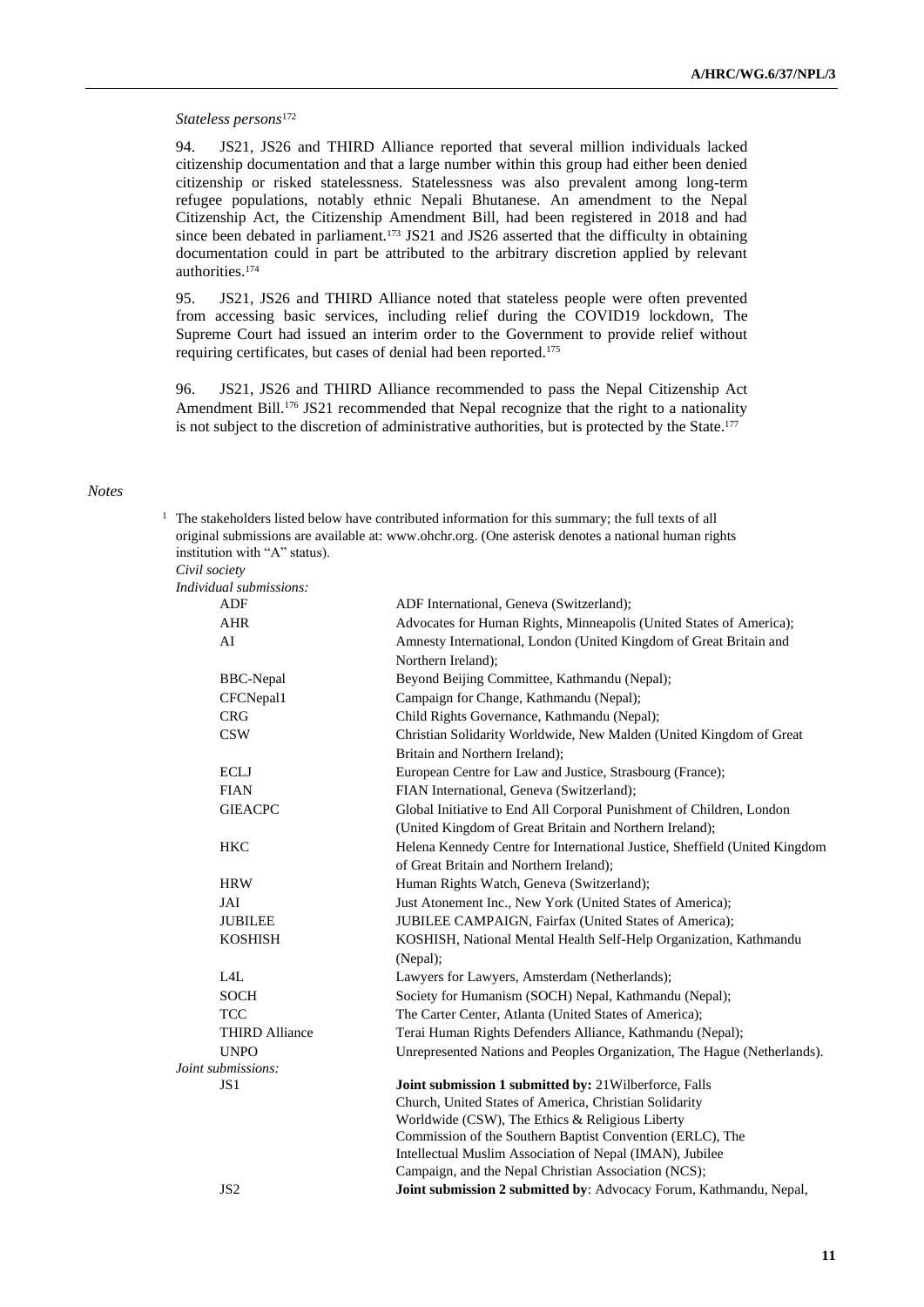|             | Accountability Watch Committee (AWC), Amnesty International-Nepal,<br>Centre for Legal Studies (CLS), Conflict Victims' Common Platform<br>(CVCP), Conflict Victims' National Alliance (CVNA), Conflict Victims<br>Women National Network (CVWN), Conflict Victims Society for Justice |
|-------------|----------------------------------------------------------------------------------------------------------------------------------------------------------------------------------------------------------------------------------------------------------------------------------------|
|             | (CVSJ-Nepal), Forum for Protection of People's Rights Nepal, Forum for                                                                                                                                                                                                                 |
|             | Women, Law and Development (FWLD), Human Rights and Justice Centre                                                                                                                                                                                                                     |
|             | (HRJC), Justice and Rights Institute Nepal (JURI- Nepal), Legal Aid and                                                                                                                                                                                                                |
|             | Consultancy Centre Nepal (LACC), Nagarik Aawaz (NA), National Network                                                                                                                                                                                                                  |
|             | of Disabled Conflict Victims, National Network of Families of Disappeared                                                                                                                                                                                                              |
|             | (NEFAD), Nepal Peacebuilding Initiative, Public Defender Society of Nepal                                                                                                                                                                                                              |
|             | (PDS), Terai Human Rights Defenders Alliance (THRD Alliance),                                                                                                                                                                                                                          |
|             | Transcultural Psychosocial Organization Nepal (TPO), The Story Kitchen,                                                                                                                                                                                                                |
|             | and Voice of Women Media;                                                                                                                                                                                                                                                              |
| JS3         | Joint submission 3 submitted by: Asia Pacific Transgender Network,                                                                                                                                                                                                                     |
|             | Bangkok, Thailand, Blue Diamond Society (BDS), Nepal, Federation of                                                                                                                                                                                                                    |
|             | Sexual and Gender Minorities Nepal (FSGMN);                                                                                                                                                                                                                                            |
| JS4         | Joint submission 4 submitted by: Anti-Slavery International, London,                                                                                                                                                                                                                   |
|             | United Kingdom of Great Britain and Northern Ireland, Children-Women in                                                                                                                                                                                                                |
|             | Social Service and Human Rights (CWISH) Nepal National Dalit Social                                                                                                                                                                                                                    |
|             | Welfare Organization (NNDSWO) Samrakshak Samuha Nepal (SASANE);                                                                                                                                                                                                                        |
| JS5         | Joint submission 5 submitted by: Blue Diamond Society, Kathmandu,                                                                                                                                                                                                                      |
|             | Nepal, and Women Acting for Transformative Change (Women Act);                                                                                                                                                                                                                         |
| JS6         | Joint submission 6 submitted by: Community Empowerment and Social                                                                                                                                                                                                                      |
|             | Justice Network, Lalitpur, Nepal, Himalayan Human Rights Monitors                                                                                                                                                                                                                      |
|             | (HIMRIGHTS) and Save Nepa Valley Movement (SNV);                                                                                                                                                                                                                                       |
| JS7         | Joint submission 7 submitted by: The Center for Reproductive Rights, Inc.,                                                                                                                                                                                                             |
|             | Geneva, Switzerland, Forum for Women, Law and Development (FWLD) and                                                                                                                                                                                                                   |
|             | Justice and Rights Institute- Nepal (JuRI- Nepal);                                                                                                                                                                                                                                     |
| JS8         | Joint submission 8 submitted by: Campaign for Change, Kathmandu, Nepal,                                                                                                                                                                                                                |
| JS9         | and GESI activist;<br>Joint submission 9 submitted by: Center for Global Non-Killing, Geneva,                                                                                                                                                                                          |
|             | Switzerland, and Conscience and Peace Tax International;                                                                                                                                                                                                                               |
| <b>JS10</b> | Joint submission 10 submitted by: Child Centered UPR Reporting Coalition                                                                                                                                                                                                               |
|             | Nepal, Kathmandu, Nepal, Children as Zones of Peace National Campaign                                                                                                                                                                                                                  |
|             | (CZOP), Alliance Against Trafficking of Women and Children in Nepal                                                                                                                                                                                                                    |
|             | (AATWIN), CRC Committee, HRTMCC- Nepal Members, Child Care                                                                                                                                                                                                                             |
|             | Homes Network (CNET), Consortium of Organizations Working for Child                                                                                                                                                                                                                    |
|             | Participation (Consortium Nepal), DU COM Campaign in Nepal, Inclusive                                                                                                                                                                                                                  |
|             | Education Forum Nepal (IEF), Men Engaged Alliance Nepal (MEA-Nepal),                                                                                                                                                                                                                   |
|             | National Campaign for Education(NCE), National Child Friendly Local                                                                                                                                                                                                                    |
|             | Governance-Forum (N-CFLG), National Coalition for Girls Rights (NCRG),                                                                                                                                                                                                                 |
|             | National Child Protection Alliance (NCPA), Ratify OP3CRC Coalition Nepal                                                                                                                                                                                                               |
|             | Members, Education Watch Groups;                                                                                                                                                                                                                                                       |
| JS11        | Joint submission 11 submitted by: CIVICUS: World Alliance for Citizen                                                                                                                                                                                                                  |
|             | Participation, Johannesburg, South Africa, and Freedom Forum;                                                                                                                                                                                                                          |
| JS12        | Joint submission 12 submitted by: Ratify OP3CRC Coalition Nepal,                                                                                                                                                                                                                       |
|             | Kathmandu, Nepal, and 33 member NGOs;                                                                                                                                                                                                                                                  |
| <b>JS13</b> | Joint submission 13 submitted by: Conflict Victims from Nepal,                                                                                                                                                                                                                         |
|             | Kathmandu, Nepal, Conflict Victims Common Platform (CVCP), Conflict                                                                                                                                                                                                                    |
|             | Victims National Alliance (CVNA), Conflict Victim Women National                                                                                                                                                                                                                       |
|             | Network (CVWN), National Network of Disabled Conflict Victims                                                                                                                                                                                                                          |
|             | (NNDCV), Conflict Victims Orphans Society (CVOS), Conflict Victims                                                                                                                                                                                                                     |
|             | Society for Justice (CVSJ), Conflict Victims Committee, Bardiya, Society of                                                                                                                                                                                                            |
|             | the Families of Disappeared Nepal Maoist Victims Association, Conflict                                                                                                                                                                                                                 |
|             | Victims and Farmer Rights Society, Kailali, Disabled Conflict Victims                                                                                                                                                                                                                  |
|             | Association, Dolakha, Conflict Affected Peoples Concerns Society Dang,                                                                                                                                                                                                                 |
|             | Bandurmudhe Ghatana Sarokar Samiti, Conflict Victims Teachers Society,                                                                                                                                                                                                                 |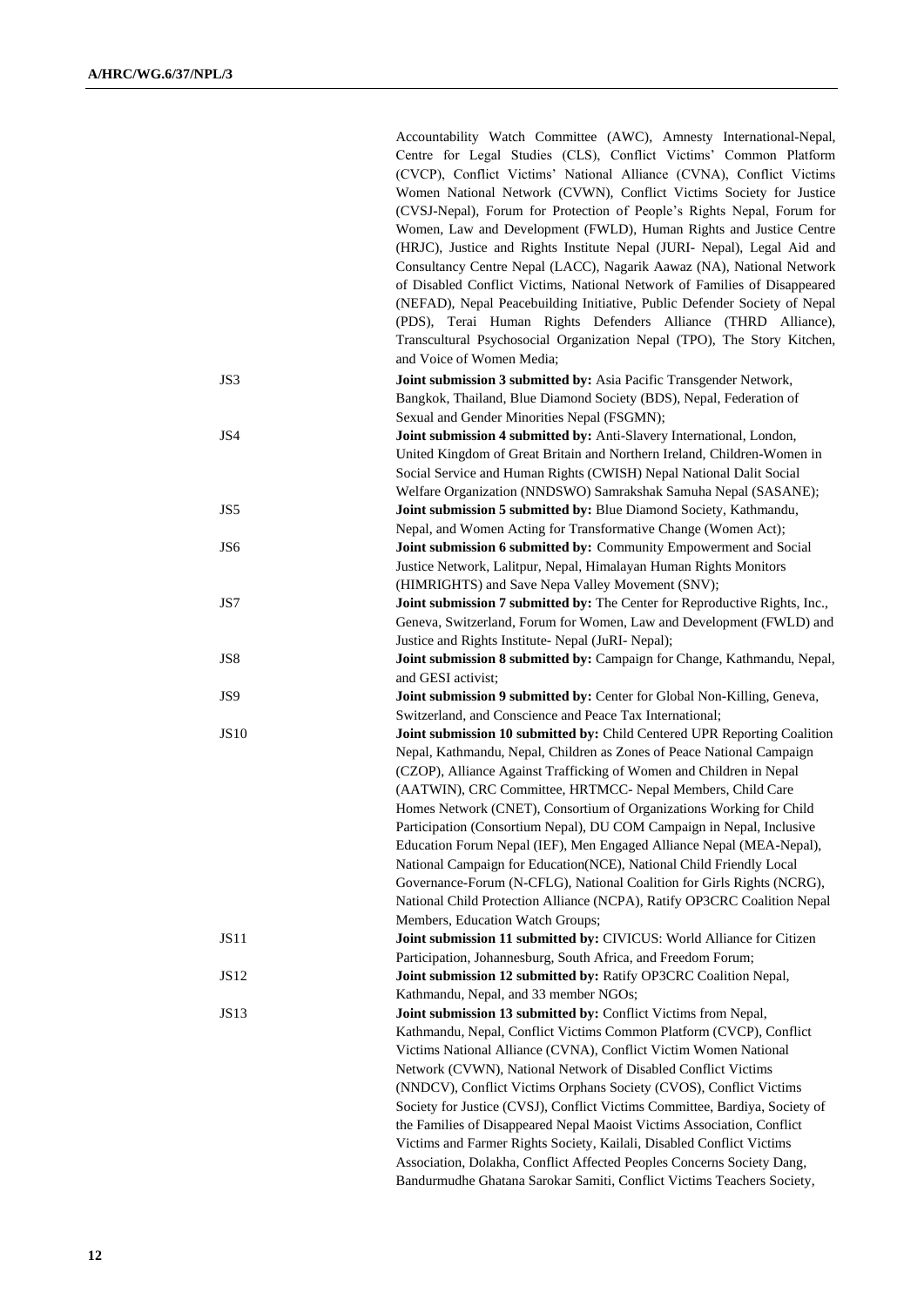|             | Conflict Victims Self-Employment Skill Training Centre Nepal, Conflict                                                                          |
|-------------|-------------------------------------------------------------------------------------------------------------------------------------------------|
|             | Victims' National Society, Conflict Management and Displaced Concern                                                                            |
|             | Centre, Discharged People's Liberation Army Nepal, Guru Luitel Study and                                                                        |
|             | Development Center, Muktinath Adhikari Memorial Foundation, Maina Bal                                                                           |
|             | Bikash Samiti, Rina Apain Smiriti Pratisthan, Ganesh Ujjan Foundation,                                                                          |
|             | Bhairab Memorial Foundation, Gorkha, Laxmi Acharya Memorial Trust,                                                                              |
|             | Jajarkot Martry Bashistha Koirala (Sureshchandra) Memorial Foundation,                                                                          |
|             | Sindhuli Manilal Memomial Trust, Myagdi, Nandalal Koirala Memorial                                                                              |
|             | Trust, Gorkha, Ra.Si.Pa. Memorial foundation, Arghakhachi, Peace                                                                                |
|             | Envisioners, Shiva Prasad Bhatta Memorialization, Gorkha, Martyr Jaya                                                                           |
|             | Bahadur Rawal Memorial Foundation, Jajarkot, Martyr Tikaraj Aran                                                                                |
|             | Memorial Foundation, Ramechhap, Hari Bhakta Memorial Foundation,                                                                                |
|             | Rukum, Martyrs, and Disappeared Warrior Children Foundation, Martyr                                                                             |
|             | Dasarath Thakur Memorial Trust, Rajbiraj, Bhupendra Memorial Trust Nepal,                                                                       |
|             | Martyr Ajablaal Yadav Memorial Trust, Dhanusha, Bhupendra Smriti                                                                                |
|             | Pratisthan Nepal, Banke, Conflict Victims Women Network, Banke;                                                                                 |
| JS14        | Joint submission 14 submitted by: Consortium of organizations working for                                                                       |
|             | Child participation, Kathmandu, Nepal, Alliance Against Trafficking of                                                                          |
|             | Women in Nepal (AATWIN), Child Care Homes Network- Nepal(CNET),                                                                                 |
|             | Children in Zone of Peace(CZOP), CRC Committee HRTMCC 5.Destination                                                                             |
|             | Unknown Children on Move Nepal(DUCOM), Education Watch Group,                                                                                   |
|             | Inclusive Education Forum Nepal, National Campaign for Education                                                                                |
|             | Nepal(NCEN), N-CFLG Forum 10. National Coalition for Girls                                                                                      |
|             | Rights(NCGR), National Alliance of Organizations Working for Street                                                                             |
|             | Children (NAOSC), National Child Protection Alliance (NCPA), Ratify                                                                             |
|             | <b>OP3CRC</b> Coalition Nepal;                                                                                                                  |
| JS15        | Joint submission 15 submitted by: Cultural Survival, Cambridge, United                                                                          |
|             | States of America, Sunuwar Sewa Samaj, Indigenous Women's League, Newa                                                                          |
|             | Misa Daboo, Nepal Tamang Women Ghedung, Indigenous Media Foundation,                                                                            |
|             | Cultural Survival;                                                                                                                              |
| JS16        | Joint submission 16 submitted by: Dalit NGO Federation, Kathmandu,                                                                              |
|             | Nepal, on behalf of 222 organizations;                                                                                                          |
| <b>JS17</b> | Joint submission 17 submitted by: ECPAT International, Bangkok,                                                                                 |
|             | Thailand, and ECPAT Nepal;                                                                                                                      |
| <b>JS18</b> | Joint submission 18 submitted by: International Federation for Human                                                                            |
|             | Rights (FIDH), Paris, France, and International Campaign for Tibet (ICT);                                                                       |
| JS19        | Joint submission 19 submitted by: Forced Labor Elimination Advocacy                                                                             |
|             | Group, Lalitpur, Nepal, National Child Protection Alliance (NCPA) Members                                                                       |
|             | Alliance Against Trafficking in Women and Children in Nepal (AATWIN)<br>Rastriya Dalit Network (RDN) Swatantrata Abhiyan Nepal (SAN) Center for |
|             | Labor and Social Studies (CLASS Nepal) National Institute of Contemporary                                                                       |
|             |                                                                                                                                                 |
|             | Studies (NICS) General Federation of Nepalese Trade Unions (GEFONT)                                                                             |
|             | Maiti Nepal Pourakhi Nepal Trade Union Congress (NTUC) Shakti Samuha<br>Children Women in Social Service and Human Rights (CWISH) Child         |
|             | Workers in Nepal Concerned Center (CWIN) Women Forum for Women                                                                                  |
|             | Nepal (WOFWON) BISWAS Nepal Center for Social Transformation (CST)                                                                              |
|             | Nepal Goodweave Foundation National Network Against Girls Trafficking                                                                           |
|             | (NNAGT) National Labor Academy (NLA) Domestic Workers Forum                                                                                     |
|             | Rastriya Haruwa Charuwa Mahasangh Mukta Kamaiya Sangh Rastriya Mukta                                                                            |
|             | Haliya Mahasangh Forum for Human Rights and Environment (FOHREn)                                                                                |
|             | Human Rights Forum Nepal (HURF) Human Rights Social Awareness and                                                                               |
|             | Development Centre (HUSADEC) Human Rights and Environmental                                                                                     |
|             | Development Center (HURENDEC) Makalu Trishakti Samuha Nepal                                                                                     |
|             | Underprivileged Children's Association (UPCA) Nepal Child Protection                                                                            |
|             | Nepal Child Protection Organization AASMAN Nepal Change Nepal Center                                                                            |
|             | to Assist and Protect Child Rights of Nepal (CAP-CRON) Child Development                                                                        |
|             | Society Child Nepal Child Welfare Society Concern Nepal FHRD Forum for                                                                          |
|             |                                                                                                                                                 |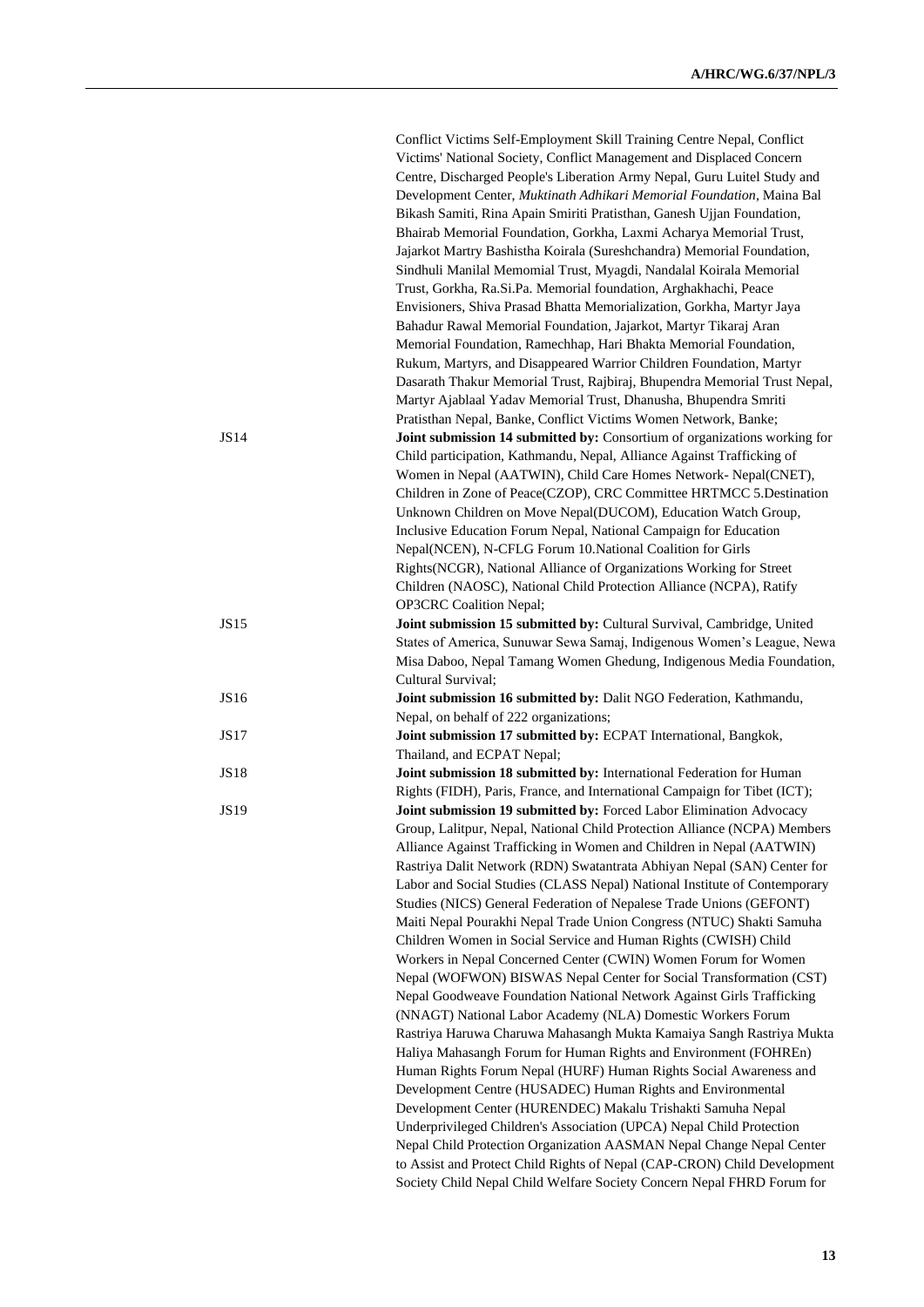|             | Wildlife and Environment Preserve Global Action Nepal Human Rights and<br>Environmental Education Centre Legal Aid and Consultancy Center Loo Niva<br>Child Concern Group Mahila Aatma Nirbhar Kendra Nangshal Association<br>Nepal Narayangarh Youth Club Nepal Good Weave Foundation SathSath                                                             |
|-------------|-------------------------------------------------------------------------------------------------------------------------------------------------------------------------------------------------------------------------------------------------------------------------------------------------------------------------------------------------------------|
|             | Srijanshil Yuba Club Sindhu Utthan Kendra Nepal Voice of Children<br>Concerned Society Nepal Youth Along Voice Nepal (YAV) Children Nepal<br>Jagriti Child and Youth Concern Nepal Active Forum for Human Rights<br>Awareness Freed Kamlari Development Forum Indreni Samaj Kendra (ISK)<br>NEW CPC Rural Society Upliftment Forum (RUSUF Nepal) Siddhartha |
|             | Social Development Centre (SSDC) Social Service Centre (SOSEC);                                                                                                                                                                                                                                                                                             |
| <b>JS20</b> | Joint submission 20 submitted by: Free Press Unlimited, Amsterdam,                                                                                                                                                                                                                                                                                          |
| JS21        | Netherlands, and Freedom Forum;<br>Joint submission 21 submitted by: Forum for Women, Law and                                                                                                                                                                                                                                                               |
|             | Development, Kathmandu, Nepal; on behalf of the Nepal Civil Society<br>Network on Citizenship Rights, a network of over 50 civil society                                                                                                                                                                                                                    |
|             | organizations;                                                                                                                                                                                                                                                                                                                                              |
| <b>JS22</b> | Joint submission 22 submitted by: HELVETAS Swiss Intercooperation,<br>Zurich, Switzerland, and FEDWASUN (Federation of Drinking Water and<br>Sanitation Users Nepal);                                                                                                                                                                                       |
| <b>JS23</b> | Joint submission 23 submitted by: TRIAL International, Kathmandu, Nepal,<br>Human Rights and Justice Centre, and Terai Human Rights Defenders<br>Alliance;                                                                                                                                                                                                  |
| <b>JS24</b> | Joint submission 24 submitted by: International Commission of Jurists,<br>Geneva, Switzerland, Advocacy Forum-Nepal, Terai Human Rights                                                                                                                                                                                                                     |
| <b>JS25</b> | Defenders Alliance And University Of Passau;<br>Joint submission 25 submitted by: International Federation of Anti-Leprosy                                                                                                                                                                                                                                  |
|             | Associations, Chatelaine, Switzerland, The Leprosy Mission Nepal,<br>International Association for Integration, Dignity and Economic Advancement<br>(IDEA) Nepal;                                                                                                                                                                                           |
| <b>JS26</b> | Joint submission 26 submitted by: Institute on Statelessness and Inclusion,                                                                                                                                                                                                                                                                                 |
|             | Eindhoven, Netherlands, Citizenship Affected People's Network (CAPN),                                                                                                                                                                                                                                                                                       |
|             | Community Action Centre Nepal (CAC Nepal), Dignity Initiative, Nepal                                                                                                                                                                                                                                                                                        |
|             | Institute of Peace (NIP), Statelessness Network Asia Pacific (SNAP), Global                                                                                                                                                                                                                                                                                 |
| <b>JS27</b> | Campaign for Equal Nationality Rights (GCENR);<br>Joint submission 27 submitted by: Lawyers' Association for Human Rights<br>of Nepalese Indigenous Peoples, Kathmandu, Nepal, Lawyers' Association for                                                                                                                                                     |
|             | Human Rights of Nepalese Indigenous Peoples (LAHURNIP), Nepal<br>Federation of Indigenous Nationalities (NEFIN), National Indigenous<br>Women's Federation (NIWF), Youth Federation of Indigenous Nationalities,<br>Tamu Hyula ChhonjaDhi, Newa: Dey Dabu (Newar's National Forum), Nepal                                                                   |
|             | JirelSangh, Topkegola SewaSamaj, Kathmandu, Thakali Sewa Samiti,<br>Binayakbasti, Balaju, Tharu Kalyankarini Sabha, Bhimsengola, Nepal Kumal                                                                                                                                                                                                                |
|             | Sudhar Samiti, Anamnagar, Nepal Chepang Sangh, Pulchok, Nepal Chantyal<br>Sangh, Manamaiju Kathmandu, Nepal Tamang Ghedung, Putalisadak,<br>Kathmandu, Lila Fung, Basundhara, KTM, Dura Sewa Samaj, Basundhara,                                                                                                                                             |
|             | KTM, Dhimal Jati Bikash Kendra, Urlabari -6, Mangalbare, Morang, Bhujel<br>Sewa Samaj Samitee, Kupandole, KTM, Nepal Majhi Uthan Sangh,                                                                                                                                                                                                                     |
|             | Yakha Chumma,<br>Chandole, KTM, Kirat<br>Mahalaxmisthan, Lalitpur,<br>KiratYakthumChumlung,<br>Mahalaxmisthan,<br>Kirat<br>Rai<br>Yayokha,<br>Mahadevsthan, Koteshwor, Sunuwar Sewa Samaj, Koteshowor, Nepal                                                                                                                                                |
|             | Hyolmo Sewa Samaj Sangh, Jorpati, International Work Group for Indigenous<br>Affairs, Classengade Federation Indigenous Peoples in America (FIFNA),                                                                                                                                                                                                         |
|             | Nepali American Solidarity Front for Democracy in Nepal(NASFDN), Nepal<br>Federation of Indigenous Nationalists (NEFIN), Portugal, NEFIN Belgium,<br>NEFIN Israel, National Indigenous Disabled Women Association Nepal                                                                                                                                     |
|             | (NIDWAN), Nepal Indigenous Disabled Association (NIDA), Nepal                                                                                                                                                                                                                                                                                               |
|             | Chhantyal Association, Tarkeshwor, Indigenous Women's Legal Awareness<br>Group (INWOLAG), Kumari, Lalitpur, Nepal, NGO-Federation of Nepalese                                                                                                                                                                                                               |
|             | Indigenous Nationalities (NGO-FONIN), Nepal Bhasha Misa Khala, Dhimal                                                                                                                                                                                                                                                                                       |
|             | Women Association, Nepal Thami Society, Koteshwor, National Indigenous                                                                                                                                                                                                                                                                                      |
|             | Women Forum (NIWF), Nepal Thami Women Society, Kathmandu, Nepal;                                                                                                                                                                                                                                                                                            |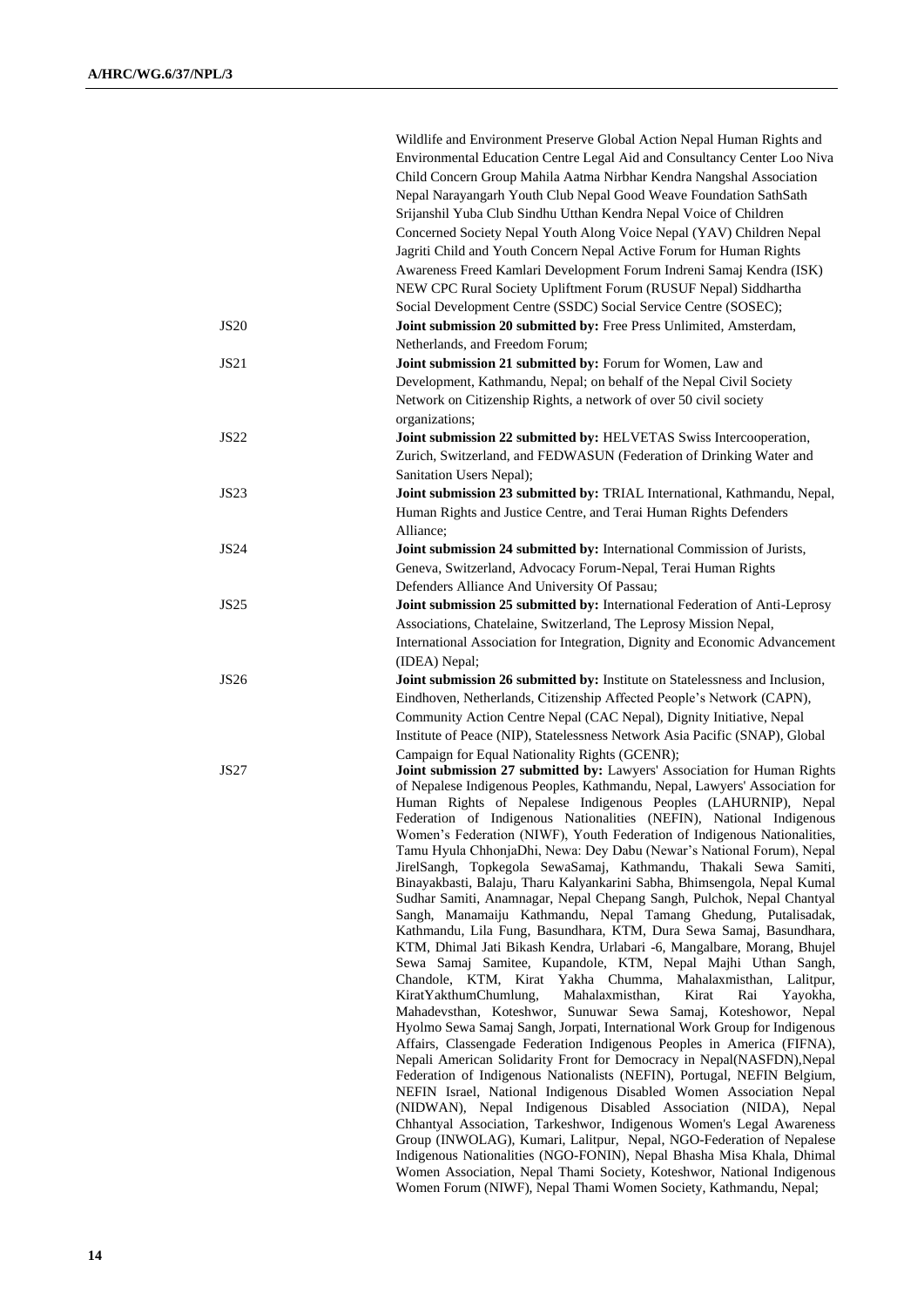| <b>JS28</b> | Joint submission 28 submitted by: The Law Society of England and Wales,              |
|-------------|--------------------------------------------------------------------------------------|
|             | London, United Kingdom of Great Britain and Northern Ireland, and                    |
|             | Collective Campaign for Peace (COCAP);                                               |
| <b>JS29</b> | Joint submission 29 submitted by: Lutheran World Federation, Geneva,                 |
|             | Switzerland, Finn Church Aid; Finnish Evangelical Lutheran Mission; Samari           |
|             | Utthan Sewa; Rastriya Mukta Haliya Samaj Federation Nepal; Campaign for              |
|             | Human Rights and Social Transformation; and Lutheran Community Welfare               |
|             | Society;                                                                             |
| <b>JS30</b> | Joint submission 30 submitted by: Mitini Nepal, Kathmandu, Nepal, Blue               |
|             | Diamond Society, Dhanusha, Nepal, Sunaulo Bihani Samaj, Jiwan Jiti Samaj,            |
|             | Chautari, Ekata, Sudur Paschim Samaj, Naulo Sirjana, WNS, Nepalgunj,                 |
|             | Sahara Samaj, Lead Nepal, Pariwartanshil Samaj, Friends Hetauda, Manav               |
|             | Sachet Samaj;                                                                        |
| JS31        | Joint submission 31 submitted by: National Campaign for Education Nepal,             |
|             | Kathmandu, Nepal, Alliance Against Trafficking in Women and Children in              |
|             | Nepal (AATWIN) Children As Zones of Peace-National Campaign (CZOP)                   |
|             | Confederation of Nepalese Teachers(CNT) CONSORTIUM CRC Monitoring                    |
|             | Committee- HRTMCC Education Journalists' Group (EJG) Education                       |
|             | Journalists' Network (EJON) Guardian Association of Nepal Nepal Child                |
|             | Protection Alliance SMC Federation Voluntary Service Overseas (VSO),                 |
|             | Global Campaign for Education (GCE), Asia South Pacific Association for              |
|             | Basic and Adult Education (ASPBAE), Voluntary Service Overseas (VSO)                 |
|             | Nepal, and 364 Civil Society Organizations working in education and child            |
|             | rights;                                                                              |
| JS32        | Joint submission 32 submitted by: National Coalition for Girls Rights,               |
|             | Kathmandu, Nepal, with 45 member organisations;                                      |
| JS33        | Joint submission 33 submitted by: Network of Families of the Disappeared,            |
|             | Nepal, Kathmandu, Nepal, Committee for Social Justice, and Foundation of             |
|             | Memory of Martyrs and the Disappeared, Nepal;                                        |
| JS34        | Joint submission 34 submitted by: Nepal Dialogue Forum, Berlin, Germany,             |
|             | Adivasi-Koordination Deutschland, Amnesty International - Ländergruppe               |
|             | Nepal, Bischöfliches Hilfswerk Misereor, Brot für die Welt, Gossner Mission,         |
|             | Food Information Action Network International (FIAN International), Peace            |
|             | Brigades International (PBI) - deutscher Zweig, Stiftung Asienhaus,<br>Südasienbüro; |
| JS35        | Joint submission 35 submitted by: National Human Rights Commission*,                 |
|             | Lalitpur, Nepal, National Women's Commission and National Dalit                      |
|             | Commission,;                                                                         |
| JS36        | Joint submission 36 submitted by: Nepal NGO Coalition for UPR,                       |
|             | Kathmandu, Nepal, National Women Coalition and Durban Review                         |
|             | Conference Follow-up Committee Nepal;                                                |
| JS37        | Joint submission 37 submitted by: Nepal National Dalit Social Welfare                |
|             | Organization, Kathmandu, Nepal, Finn Church Aid and International Dalit              |
|             | Solidarity Network;                                                                  |
| <b>JS38</b> | Joint submission 38 submitted by: Forum for Protection of People's Rights,           |
|             | Kathmandu, Nepal, Forum for Women, Law and Development, Legal Aid and                |
|             | Consultancy Center, Centre for Legal Research and Resource Development,              |
|             | Malti Nepal, SwatantrataAbhiyan Nepal, and Saathi;                                   |
| <b>JS39</b> | Joint submission 39 submitted by: Coalition of NGOs on Human Rights and              |
|             | Drug Policies for UPR-Nepal, Kathmandu, Nepal, Recovering Nepal,                     |
|             | Recovering Nepal Women or RN Women, Dristi Nepal, Coalition of Drug                  |
|             | Users in Nepal or CDUN, Youth Rise International, YKP (Young Key                     |
|             | Affected People) LEAD Nepal, Sparsha Nepal, Community Support Group                  |
|             | Nepal, and International Drug Policy Consortium (IDPC);                              |
| <b>JS40</b> | Joint submission 40 submitted by: South Asia Forum for Freedom of                    |
|             | Religion or Belief, Mumbai, India, Samari Utthan Sewa, and Federation of             |
|             | National Christian Nepal;                                                            |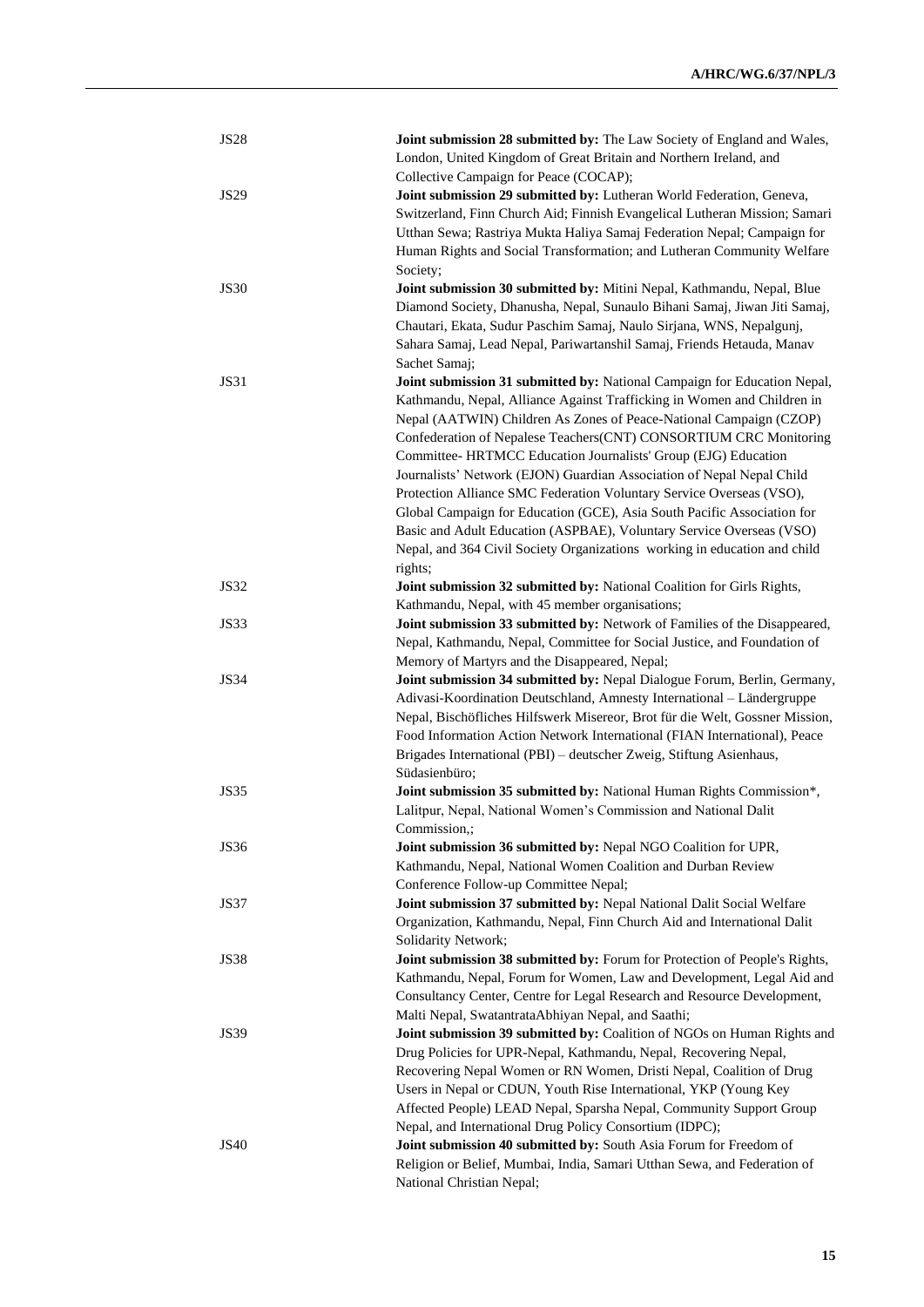|              | JS41                                                                   | Joint submission 41 submitted by: The Sexual Rights Initiative, Ottawa,                                                    |
|--------------|------------------------------------------------------------------------|----------------------------------------------------------------------------------------------------------------------------|
|              |                                                                        | Canada, The Asian Pacific Resource & Research Centre for Women                                                             |
|              |                                                                        | (ARROW) and members of the Right Here Right Now Platform in Nepal;                                                         |
|              | JS42                                                                   | Joint submission 42 submitted by: Coalition of NGOs for UPR of Nepal,                                                      |
|              |                                                                        | Copenhagen, Denmark, Transcultural Psychosocial Organization Nepal (TPO                                                    |
|              |                                                                        | Nepal) - International Alert - Forum for Women, Law and Development                                                        |
|              |                                                                        | (FWLD) - International Rehabilitation Council for Torture Victims (IRCT);                                                  |
|              | <b>JS43</b>                                                            | Joint submission 43 submitted by: World Evangelical Alliance, Geneva,                                                      |
|              |                                                                        | Switzerland, The Commission of the Churches on International Affairs of the                                                |
|              |                                                                        | World Council of Churches, Baptist World Alliance, Nepal Christian Society,                                                |
|              |                                                                        | National Christian Fellowship of Nepal, International Panel of                                                             |
|              |                                                                        | Parliamentarians for Freedom of Religion or Belief (IPPFoRB) - Nepal                                                       |
|              |                                                                        |                                                                                                                            |
|              |                                                                        | Chapter Transformation Nepal, ITEEN, Safe Family Nepal, Religious Liberty                                                  |
|              |                                                                        | Forum - Nepal, Interfaith Peace Federation of Nepal, Network for Christian                                                 |
| $\mathbf{2}$ |                                                                        | NGOS Nepal (NECON), and Pax Romana - Nepal.                                                                                |
|              | The following abbreviations are used in UPR documents:<br><b>ICERD</b> | International Convention on the Elimination of All Forms of                                                                |
|              |                                                                        | Racial Discrimination;                                                                                                     |
|              | <b>ICESCR</b>                                                          | International Covenant on Economic, Social and Cultural                                                                    |
|              |                                                                        | Rights;                                                                                                                    |
|              | <b>OP-ICESCR</b>                                                       | Optional Protocol to ICESCR;                                                                                               |
|              | <b>ICCPR</b>                                                           | International Covenant on Civil and Political Rights;                                                                      |
|              | <b>ICCPR-OP 1</b>                                                      | Optional Protocol to ICCPR;                                                                                                |
|              | <b>ICCPR-OP 2</b>                                                      | Second Optional Protocol to ICCPR, aiming at the abolition of                                                              |
|              |                                                                        | the death penalty;                                                                                                         |
|              | <b>CEDAW</b>                                                           | Convention on the Elimination of All Forms of Discrimination                                                               |
|              |                                                                        | against Women;                                                                                                             |
|              | <b>OP-CEDAW</b>                                                        | Optional Protocol to CEDAW;                                                                                                |
|              | <b>CAT</b>                                                             | Convention against Torture and Other Cruel, Inhuman or                                                                     |
|              |                                                                        | Degrading Treatment or Punishment;                                                                                         |
|              | OP-CAT                                                                 | Optional Protocol to CAT;                                                                                                  |
|              | <b>CRC</b>                                                             | Convention on the Rights of the Child;                                                                                     |
|              | OP-CRC-AC                                                              | Optional Protocol to CRC on the involvement of children in                                                                 |
|              |                                                                        | armed conflict;                                                                                                            |
|              | OP-CRC-SC                                                              | Optional Protocol to CRC on the sale of children, child                                                                    |
|              | OP-CRC-IC                                                              | prostitution and child pornography;                                                                                        |
|              | <b>ICRMW</b>                                                           | Optional Protocol to CRC on a communications procedure;<br>International Convention on the Protection of the Rights of All |
|              |                                                                        | Migrant Workers and Members of Their Families;                                                                             |
|              | <b>CRPD</b>                                                            | Convention on the Rights of Persons with Disabilities;                                                                     |
|              | OP-CRPD                                                                | Optional Protocol to CRPD;                                                                                                 |
|              | <b>ICPPED</b>                                                          | International Convention for the Protection of All Persons                                                                 |
|              |                                                                        | from Enforced Disappearance.                                                                                               |
|              |                                                                        | <sup>3</sup> For relevant recommendations see A/HRC/31/9, paras. 121.1, 121.14-121.15, 122.26, 122.28,                     |
|              |                                                                        | 122.31, 122.29, 123.1-123.6, 123.10-123.22, 123.26-123.27, 124.1-124.6, 124.9, and 124.11-                                 |
|              | 124.14.                                                                |                                                                                                                            |
| 4            |                                                                        | AI, p. 5, HRW, para. 13, JS13, para. 37 (v), JS24, para. 36 I, JS34, para. 21, JS36, p. 1, JAI, para. 37,                  |
|              | JS42, p. 4, and JUBILEE, para. 4.                                      |                                                                                                                            |

- 5 JS10, paras. 3.17-3.19, JS12, para. 15, JS17 p. 9, JS35, para. 28, and JS36, p. 1.
- <sup>6</sup> AI, p. 5, HRW, para. 20, JS38, para. 5.7, and JUBILEE, para. 4.
- 7 JS36, p. 1 and FIAN, para. 7/2.
- <sup>8</sup> HRW, para. 20 and JS19, para. 15.
- <sup>9</sup> HRW, para. 28.
- <sup>10</sup> JS36, p. 1.
- <sup>11</sup> JS21, p.11 and JS26, para. 78. VIII).
- <sup>12</sup> AI, p. 4, JS9, p. 11, JS13, para. 37 (v), JS23, p. 7, JS34, para. 20, JS36, p. 1, and HRW, para. 13.
- <sup>13</sup> HRW, para. 13 and JS11, para. 6.5.
- <sup>14</sup> JS13, para 37 (w) and JS18 para. 44.
- <sup>15</sup> For relevant recommendations see A/HRC/31/9, paras.121.2–121.13, 122.1, 122.6, 122.8–122.9, 122.11–122.17, 122.19–122.22, 122.36–122.37, 122.33, 122.40, 122.42–122.43, 122.67, 122.69– 122.73, 123.23–123.25, 123.29, and 124.7–124.8.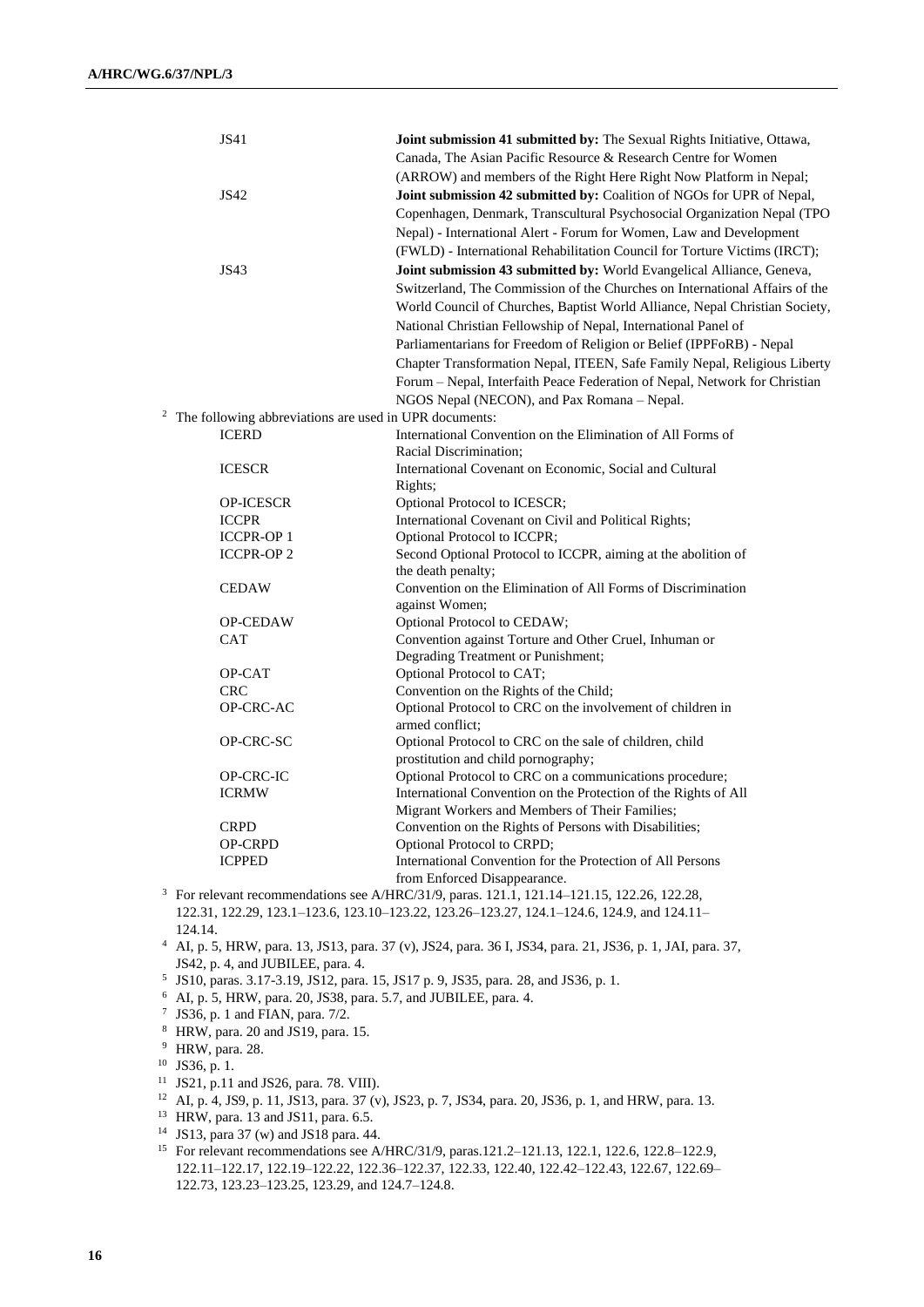- JS35, paras. 6-7, JS13, para. 21, and AI. para. 5.
- JS35, paras. 6-7, AI, para. 5 and p. 4, JS13, para. 21, and JS36, p. 2.
- JS35, paras. 5-6.
- JS11, para. 2.6, JS35, paras. 5-6, AI, para. 7, and HRW, para. 16.
- JS36, p. 2, JS35, paras. 5-6, AI, para. 7 and p. 4, and HRW, para. 17.
- HRW para. 27, JS36 para. 9 and JS37 para. 18.
- JS3,4 para. 61, JS35, para. 6, JS36, para. 9 and p. 2, JS37, para. 18 and p. 3, and HRW, para. 27.
- <sup>23</sup> For relevant recommendations see A/HRC/31/9, paras. 121.16–121.18, 121.120, 122.2–122.3, 122.35.122.39, and 122.41.
- JS16 paras. 15-22, JS37 paras. 3-4, JS35 para. 31, AI para. 16 and JS36 p. 2.
- JS16, pp. 9-10.
- JS37, p. 9.
- JS16 p.s 5-6 and JS37 p. 10.
- JS16 p.s 7-8.
- AI, para. 18, JS3 para. 5, JS5, pp. 1-2 and JS30, p. 4.
- JS5, p. 2, JS41, paras. 24-26, and 29, AI, para. 18, JS5, p. 1, and JS30, p. 4, JS3 para. 5.
- JS30, pp. 6 and 9, CFCNepal1, p. 1, JS36, p. 4, and JS5, pp. 6 and 8, JS3 p. 10 and 11.
- AI, p. 5, HRW, para. 30, JS30, p. 10 and JS41, para. 27.
- JS5, p. 5 and JS41, para. 28.
- JS5, pp. 3, 5 and 8, JS30, pp. 4 and 10, HRW, para. 30, JS41, paras. 27-28 and 31, JS3 p. 10 and AI, p. 5.
- <sup>35</sup> JS8, pp. 2-5.
- <sup>36</sup> For relevant recommendations see A/HRC/31/9, paras. 121.30, 121.32, and 122.115.
- JS35, para. 35.
- JS6, paras 2.6-3.4, JS15, pp. 4-5, and JS27, paras 11-12.
- JS6, para. 8.1(c), JS15, p. 9, and JS36, p. 3.
- JS27, p. 12.
- JS6, paras. 2.6-3.4, JS15, p. 6, and JS27. paras. 16-18.
- JS6, para. 8.1(b).
- JS27, p. 12.
- <sup>44</sup> For relevant recommendations see A/HRC/31/9, paras. 121.23, 122.25 and 122.44.
- AI, p. 4 and para. 12 and JS23, p. 15.
- AI, p. 4 and para. 12, JS2, p. 11, and JS23 p. 15.
- JS23 paras. 7,8,13, 17 and p. 6.
- AI paras. 10-11, JS13 p. 9, JS24 paras. 6-18, JS33 para. 29, JS42 paras. 3 and 7.
- JS42 p. 4, AI p. 5, JS33 para. 47, JS13 para. 37 k), JS23 para. 19 and p. 6, JS24 para. 36 a.
- JS35 para. 16 and JS42 p. 5.
- For relevant recommendations see A/HRC/31/9, paras. 121.26121.28, 122.4122.5, 122.52122.65, 123.28, 123.30, and 124.15.
- AI, para. 8, HRW, para. 6, JS2, pp. 3-5, JS23, paras. 24–32, JS24, para. 32, JS33, paras. 13-23, JS35, paras. 12 and 15 and p. 5, JS42, paras. 15-22, JS13, paras. 7-10, and JS20, paras. 47-49.
- AI para. 8, HRW para. 6, and JS36 paras. 9 and 27-29.
- HRW para. 7, JS13 p. 11, JS23 p. 10, JS33 para. 43, JS42 p. 8, JS20 paras. 51-52, JS36 paras. 9 and 27-29.
- AI para. 9, JS23 paras. 24 -30.
- JS33 paras. 46 and 51, JS2 p. 6, JS23 p. 10, AI p. 4, JS13 p. 10-11, and JS34 para. 12, JS35 para. 12.
- JS2, pp. 9-10, JS34, paras. 4-15, and JS42, para. 19.
- JS34, paras. 4-15p.
- JS2, p. 9 and JS13, para. 37(n).
- JS2, p.9.
- L4L, paras, 9-13 and p. 5, and JS28, para. 35.
- JS2, pp. 15-16.
- For relevant recommendations see A/HRC/31/9, paras. 122.74 and 124.16.
- JS1, paras. 8 and 12, CSW, paras. 9-14, ADF, paras. 12-17, JUBILEE, paras. 9,11 and 15, ECLJ, paras. 4-16, JS40, paras. 18-21, and JS43, paras. 11-16.
- JUBILEE paras. 9,11 and 15, JS40, paras. 18-21, and ECLJ, paras. 4-16.
- JS1 paras. 13-14 and para. 31, JS40 para. 22.
- ADF para. 34 iii), vii), and viii), CSW paras. 15-16, JS1 para. 30, and JS40 paras. 31-32. See also ECLJ para. 17 and JS43 paras. 30-34.
- ADF, para. 34 iii), vii), and viii).
- JS11 paras. 3.2–3.12, JS20 paras. 28 and 39-44, HRW para. 14.
- JS11, paras. 3.2–3.12 and JS20, paras. 28 and 39-44.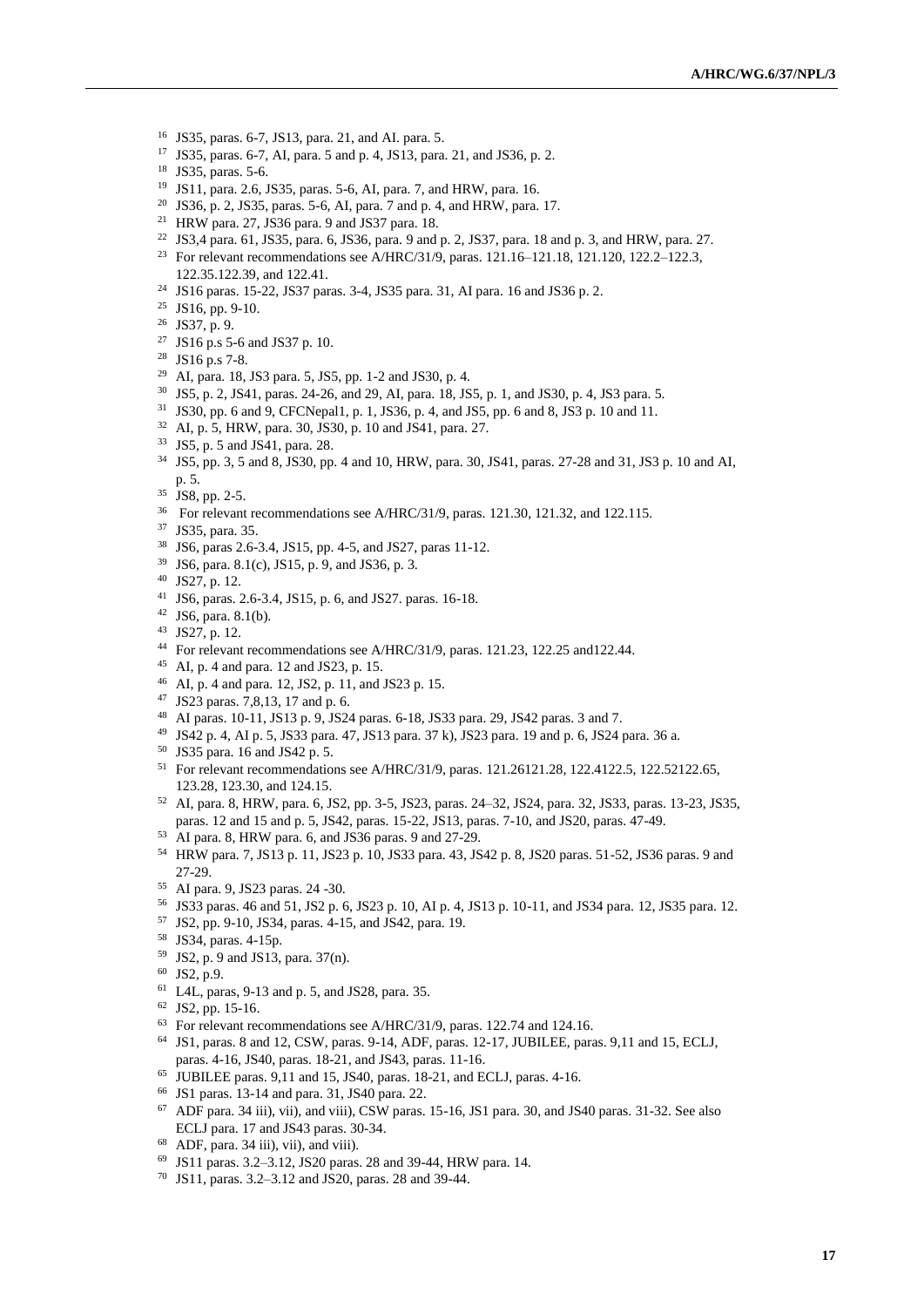- JS11 para. 6.2.
- HRW para. 15 and JS11 paras 4.8-4.9.
- AI p. 5, JS11 para. 6.3, HRW para. 17, JUBILEE para. 42, JS20 para. 26, and JS35 para. 14.
- AI para. 13, JS2 p.s 15-16.
- JS2 pages 10-11.
- AI para. 15, JS2 p.s 10-11 and 15, JS11 paras. 5.3-3.9.
- JS11 para. 6.4, HRW para. 33, JS2 p. 11, AI p. 5.
- JS11 paras. 2.3–2.5, JS28 paras. 11-26, JS43 paras. 21-29.
- JS34 para. 78, JS28 para. 42 a-b, JS43 para. 37, JS11 para. 6.1.
- For relevant recommendations see A/HRC/31/9, paras. 121.25 and 122.46.
- JS4 p.s 2-3, JS36 p. 4, JS19 paras. 29-32, JS29 paras. 30-33.
- JS36 p. 4, JS4 p.s 3 and 11, JS29 paras. 71 and 73.
- JUBILEE para. 25, AHR paras. 9-13, JS4 p. 1, HKC paras. 7-10, JS38 para. 4.1, JS10 para. 3.5, JS15 p. 3.
- 84 AHR, paras. 9-13 and JUBILEE, para. 25.
- AHR, paras. 9-13, JS17 paras. 15-17 and JS38, para. 4.1.
- AHR, para. 31, JS4, pp. 2 and 8, JS10, p. 9, JS38, para. 5.1, and JUBILEE, paras. 34-36.
- AHR, para. 31.
- JS4 p. 3.
- <sup>89</sup> For relevant recommendations see A/HRC/31/9, paras. 122.78, 122.80 and122.82.
- JS19 paras. 12 and 14.
- JS35, paras. 23-24 and JS19, paras. 17 and 23.
- JS19 paras. 40-44, and para. 45.
- JS36, para. 35 and p. 6, and JS19, para. 12.
- <sup>94</sup> For relevant recommendations see A/HRC/31/9, paras. 122.30, 122.79, 122.83-122.89, 122.111, 122.113–122.114.
- JS35 para. 17 and FIAN paras. 3.1, 3.3, 6.1 and 6.2.
- AI, para. 24.
- FIAN, paras. 7/1, 7/3, 7/4, and 7/5, JS34, para. 31, and JS35 para. 17.
- FIAN, paras. 7/1, 7/3, 7/4, and 7/5.
- AI, p. 6.
- AI, paras. 22-23. See also JS36 para. 37 and p. 6.
- AI, p. 5.
- JS36, p. 6.
- JS22, paras. 8-12. See also JS35, para. 19.
- For relevant recommendations see A/HRC/31/9, paras. 121.22, 122.90-122.95, and 122.98.
- JS2, paras. 15-16.
- JS36, p. 7.
- JS7 paras. 4-18, JS36 p. 7, JS41 paras. 7-9, BBC-Nepal paras. 23-26 and 27-28.
- BBC-Nepal, paras. 23-26 and 27-28, JS7, paras. 4-18, and JS36, p. 7.
- BBC-Nepal paras. 27-28, JS7 para. 20, and JS41 para. 11.
- JS25 p. 1-3.
- KOSHISH paras. 24-26 and p. 6.
- KOSHISH, para. 37 and p. 8.
- JS9, p. 8.
- KOSHISH, para. 37 and p. 8, and JS9, p. 8.
- JS39, paras. 16, 19-20, 24-30, 38, 45 and 65.
- JS39, para. 66 b-d, f-g.
- For relevant recommendations see A/HRC/31/9, paras. 122.24, 122.96–122.97, 122.99–122.103, 122.106–122.108, and 124.18.
- JS35 para. 20, JS31 p.s 3-4.
- JS31 p. 4.
- AHR, paras. 15-23.
- AHR, paras. 15-23, JS36, p. 7, JS10, paras. 3.17-3.19, and JS29, paras. 16-21.
- p.p. AHR, para. 32p.
- For relevant recommendations see A/HRC/31/9, paras. 121.18–121.19, 121.21, 121.24, 122.7, 122.10, 122.23, 122.32, 122.34, 122.45, 122.75–122.77, 122.81, and 122.104.
- AI para. 17 and HRW para. 21.
- JUBILEE para. 27, AI p. 5, HRW para. 28, JS34 paras. 46 and 48, JAI para. 34, JS35 paras. 26-27 and JS36 p. 2.
- SOCH, paras. 3-4 and JS32, paras. 31-33.

AI, para. 19.